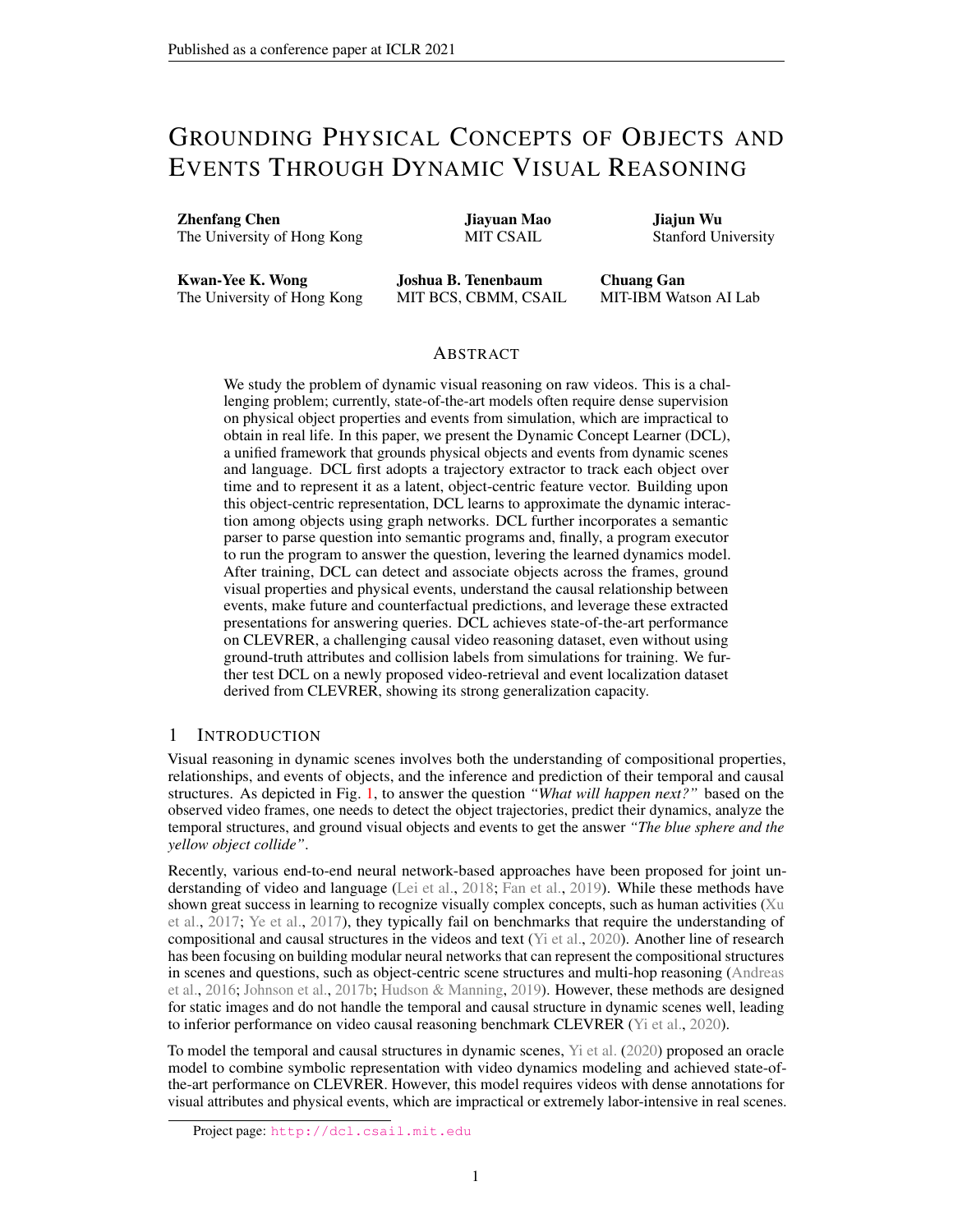<span id="page-1-1"></span><span id="page-1-0"></span>



 $\sqrt{\phantom{a}}$  Object Grounding  $\sqrt{\phantom{a}}$  Event Grounding  $\sqrt{\phantom{a}}$ 

Question: What will happen  $next? \longrightarrow$  Answer: The blue sphere and the yellow object collide.

**I** 

Figure 1: The process to handle visual reasoning in dynamic scenes. The trajectories of the target blue and yellow spheres are marked by the sequences of bounding boxes. Object attributes of the blue sphere and yellow sphere and the *collision* event are marked by blue, yellow and purple colors. Stroboscopic imaging is applied for motion visualization.

We argue that such dense explicit video annotations are unnecessary for video reasoning, since they are naturally encoded in the question answer pairs associated with the videos. For example, the question answer pair and the video in Fig. [1](#page-1-0) can implicitly inform a model what the concepts "*sphere*", "*blue*", "*yellow*" and "*collide*" really mean. However, a video may contain multiple fast-moving occluded objects and complex object interactions, and the questions and answers have diverse forms. It remains an open and challenging problem to simultaneously represent objects over time, train an accurate dynamic model from raw videos, and align objects with visual properties and events for accurate temporal and causal reasoning, using vision and language as the only supervision.

Our main ideas are to factorize video perception and reasoning into several modules: object tracking, object and event concept grounding, and dynamics prediction. We first detect objects in the video, associating them into object tracks across the frames. We can then ground various object and event concepts from language, train a dynamic model on top of object tracks for future and counterfactual predictions, analyze relationships between events, and answer queries based on these extracted representations. All these modules can be trained jointly by watching videos and reading paired questions and answers.

To achieve this goal, we introduce Dynamic Concept Learner (DCL), a unified neural-symbolic framework for recognizing objects and events in videos and analyzing their temporal and causal structures, without explicit annotations on visual attributes and physical events such as collisions during training. To facilitate model training, a multi-step training paradigm has been proposed. We first run an object detector on individual frames and associate objects across frames based on a motion-based correspondence. Next, our model learns concepts about object properties, relationships, and events by reading paired questions and answers that describe or explain the events in the video. Then, we leverage the acquired visual concepts in the previous steps to refine the object association across frames. Finally, we train a dynamics prediction network [\(Li et al.,](#page-10-2) [2019b\)](#page-10-2) based on the refined object trajectories and optimize it jointly with other learning parts in this unified framework. Such a training paradigm ensures that all neural modules share the same latent space for representing concepts and they can bootstrap the learning of each other.

We evaluate DCL's performance on CLEVRER, a video reasoning benchmark that includes descriptive, explanatory, predictive, and counterfactual reasoning with a uniform language interface. DCL achieves state-of-the-art performance on all question categories and requires no scene supervision such as object properties and collision events. To further examine the grounding accuracy and transferability of the acquired concepts, we introduce two new benchmarks for video-text retrieval and spatial-temporal grounding and localization on the CLEVRER videos, namely CLEVRER-Retrieval and CLEVRER-Grounding. Without any further training, our model generalizes well to these benchmarks, surpassing the baseline by a noticeable margin.

# 2 RELATED WORK

Our work is related to reasoning and answering questions about visual content. Early studies like [\(Wu](#page-10-3) [et al.,](#page-10-3) [2016;](#page-10-3) [Zhu et al.,](#page-11-3) [2016;](#page-11-3) [Gan et al.,](#page-9-3) [2017\)](#page-9-3) typically adopted monolithic network architectures and mainly focused on visual understanding. To perform deeper visual reasoning, neural module networks were extensively studied in recent works [\(Johnson et al.,](#page-10-4) [2017a;](#page-10-4) [Hu et al.,](#page-9-4) [2018;](#page-9-4) [Hudson &](#page-9-5) [Manning,](#page-9-5) [2018;](#page-9-5) [Amizadeh et al.,](#page-9-6) [2020\)](#page-9-6), where they represent symbolic operations with small neural networks and perform multi-hop reasoning. Some previous research has also attempted to learn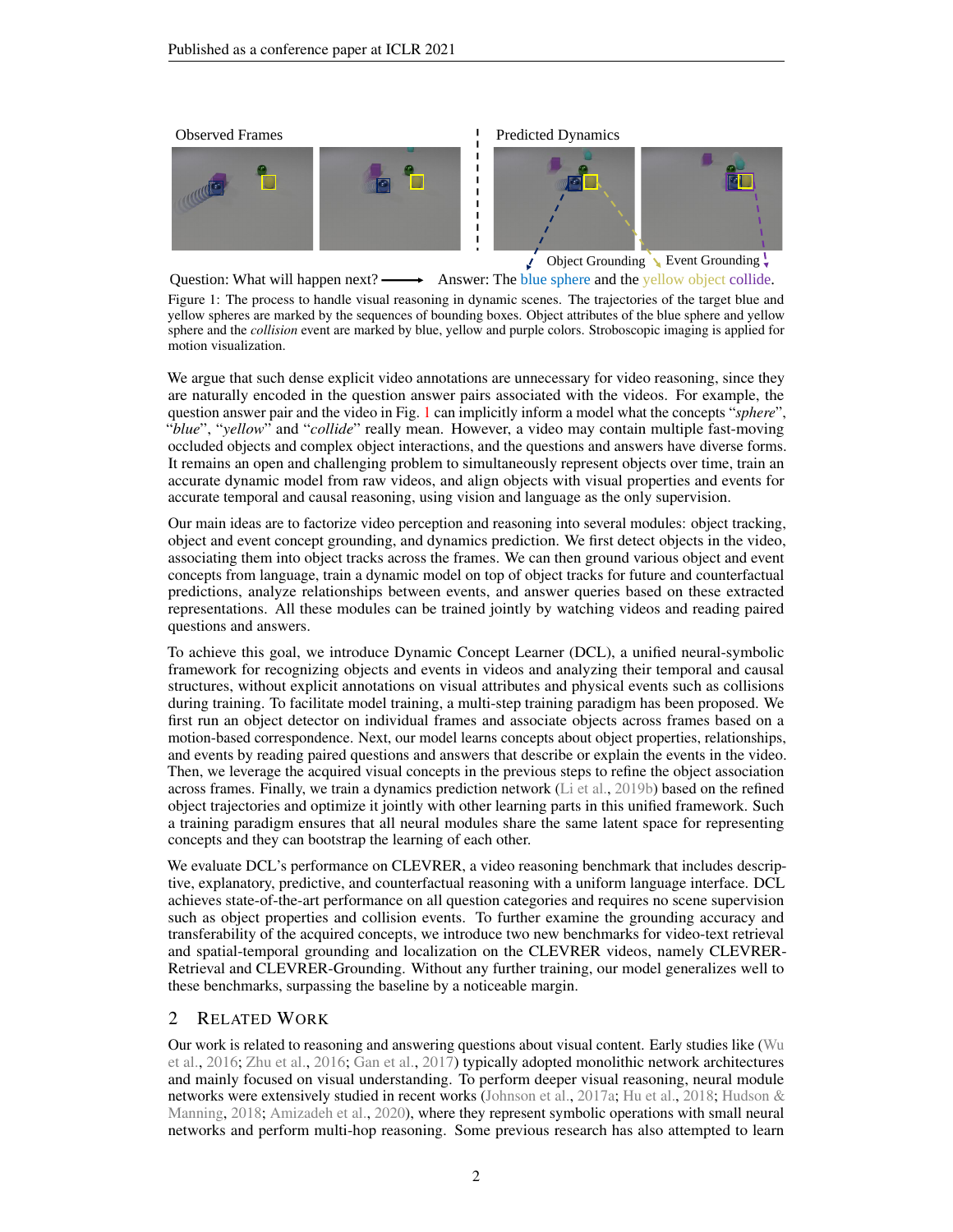<span id="page-2-1"></span><span id="page-2-0"></span>

Figure 2: DCL's architecture for counterfactual questions during inference. Given an input video and its corresponding question and choice, we first use a program parser to parse the question and the choice into executable programs. We adopt an object trajectory detector to detect trajectories of all objects. Then, the extracted objects are sent to a dynamic predictor to predict their dynamics. Next, the extracted objects are sent to the feature extractor to extract latent representations for objects and events. Finally, we feed the parsed programs and latent representation to the symbolic executor to answer the question and optimize concept learning.

visual concepts through visual question answering [\(Mao et al.,](#page-10-5) [2019\)](#page-10-5). However, it mainly focused on learning static concepts in images, while our DCL aims at learning dynamic concepts like *moving* and *collision* in videos and at making use of these concepts for temporal and causal reasoning.

Later, visual reasoning was extended to more complex dynamic videos [\(Lei et al.,](#page-10-0) [2018;](#page-10-0) [Fan et al.,](#page-9-0) [2019;](#page-9-0) [Li et al.,](#page-10-6) [2020;](#page-10-6) [2019a;](#page-10-7) [Huang et al.,](#page-9-7) [2020\)](#page-9-7). Recently, [Yi et al.](#page-11-2) [\(2020\)](#page-11-2) proposed CLEVRER, a new video reasoning benchmark for evaluating computational models' comprehension of the causal structure behind physical object interaction. They also developed an oracle model, combining the neuro-symbolic visual question-answering model [\(Yi et al.,](#page-11-4) [2018\)](#page-11-4) with the dynamics prediction model [\(Li et al.,](#page-10-2) [2019b\)](#page-10-2), showing competitive performance. However, this model requires explicit labels for object attributes, masks, and spatio-temporal localization of events during training. Instead, our DCL has no reliance on any labels for objects and events and can learn these concepts through natural supervision (i.e., videos and question-answer pairs).

Our work is also related to temporal and relational reasoning in videos via neural networks (Wang  $\&$ [Gupta,](#page-10-8) [2018;](#page-10-8) [Materzynska et al.,](#page-10-9) [2020;](#page-10-9) [Ji et al.,](#page-10-10) [2020\)](#page-10-10). These works typically rely on specific action annotations, while our DCL learns to ground object and event concepts and analyze their temporal relations through question answering. Recently, various benchmarks [\(Riochet et al.,](#page-10-11) [2018;](#page-10-11) [Bakhtin](#page-9-8) [et al.,](#page-9-8) [2019;](#page-9-8) [Girdhar & Ramanan,](#page-9-9) [2020;](#page-9-9) [Baradel et al.,](#page-9-10) [2020;](#page-9-10) [Gan et al.,](#page-9-11) [2020\)](#page-9-11) have been proposed to study dynamics and reasoning in physical scenes. However, these datasets mainly target at pure video understanding and do not contain natural language question answering. Much research has been studying dynamic modeling for physical scenes [\(Lerer et al.,](#page-10-12) [2016;](#page-10-12) [Battaglia et al.,](#page-9-12) [2013;](#page-9-12) [Mottaghi](#page-10-13) [et al.,](#page-10-13) [2016;](#page-10-13) [Finn et al.,](#page-9-13) [2016;](#page-9-13) [Shao et al.,](#page-10-14) [2014;](#page-10-14) [Fire & Zhu,](#page-9-14) [2015;](#page-9-14) [Ye et al.,](#page-11-5) [2018;](#page-11-5) [Li et al.,](#page-10-2) [2019b\)](#page-10-2). We adopt PropNet [\(Li et al.,](#page-10-2) [2019b\)](#page-10-2) for dynamics prediction and feed the predicted scenes to the video feature extractor and the neuro-symbolic executor for event prediction and question answering.

While many works [\(Zhou et al.,](#page-11-6) [2019;](#page-11-6) [2018;](#page-11-7) [Gan et al.,](#page-9-15) [2015\)](#page-9-15) have been studying on the problems of understanding human actions and activities (e.g., running, cooking, cleaning) in videos, our work's primary goal is to design a unified framework for learning physical object and event concepts (e.g., collision, falling, stability). These tasks are of great importance in practical applications such as industrial robot manipulation which requires AI systems with human-like physical common sense.

# 3 DYNAMIC CONCEPT LEARNER

In this section, we introduce a new video reasoning model, Dynamic Concept Learner (DCL), which learns to recognize video attributes, events, and dynamics and to analyze their temporal and causal structures, all through watching videos and answering corresponding questions. DCL contains five modules, 1) an object trajectory detector, 2) video feature extractor, 3) a dynamic predictor, 4) a language program parser, and 5) a neural symbolic executor. As shown in Fig. [2,](#page-2-0) given an input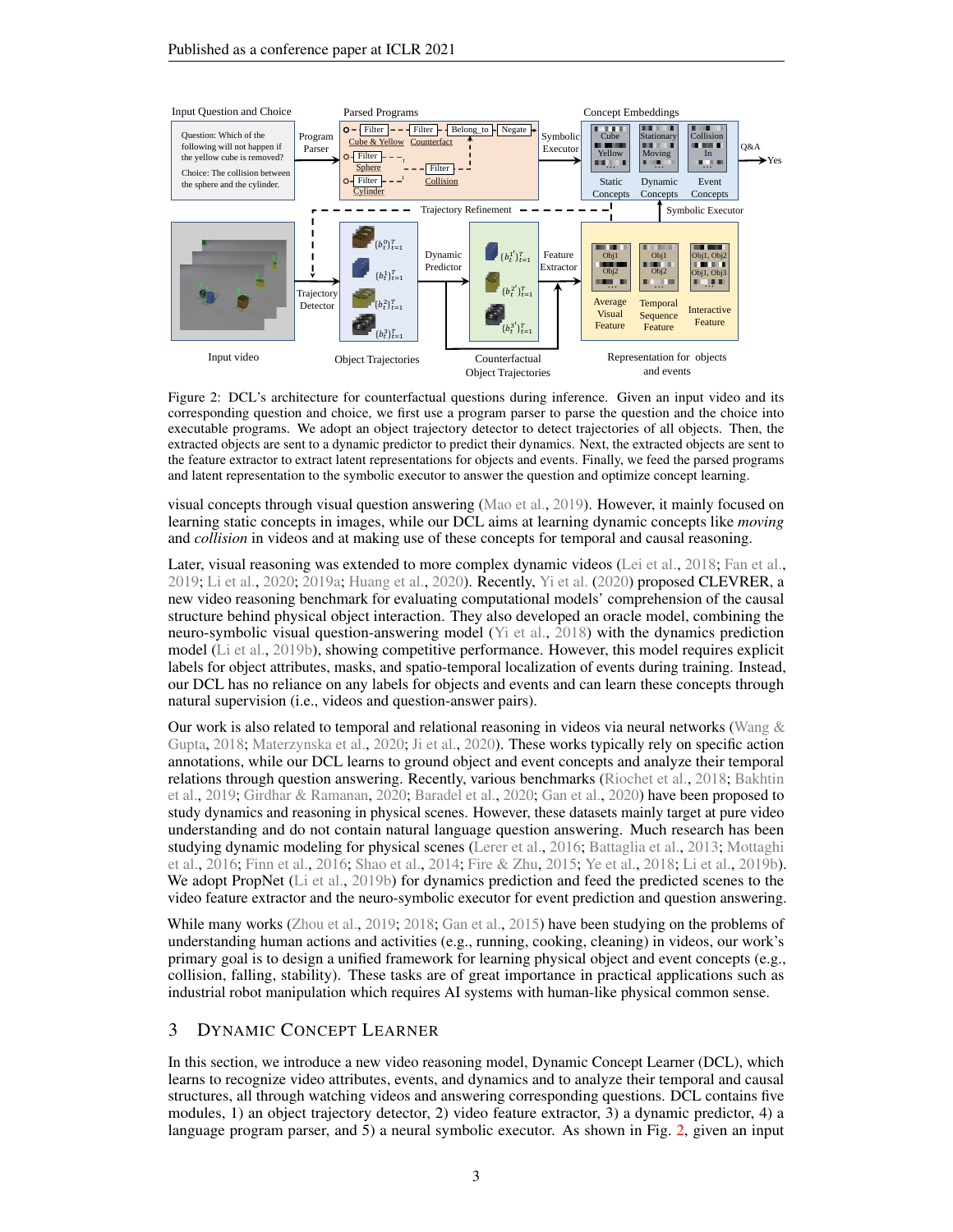<span id="page-3-2"></span>video, the trajectory detector detects objects in each frame and associates them into trajectories; the feature extractor then represents them as latent feature vectors. After that, DCL quantizes the objects' static concepts (i.e., color, shape, and material) by matching the latent object features with the corresponding concept embeddings in the executor. As these static concepts are motion-independent, they can be adopted as an additional criteria to refine the object trajectories. Based on the refined trajectories, the dynamics predictor predicts the objects' movement and interactions in future and counterfactual scenes. The language parser parses the question and choices into functional programs, which are executed by the program executor on the latent representation space to get answers.

The object and event concept embeddings and the object-centric representation share the same latent space; answering questions associated with videos can directly optimize them through backpropagation. The object trajectories and dynamics can be refined by the object static attributes predicted by DCL. Our framework enjoys the advantages of both transparency and efficiency, since it enables step-by-step investigations of the whole reasoning process and has no requirements for explicit annotations of visual attributes, events, and object masks.

#### 3.1 MODEL DETAILS

Object Detection and Tracking. Given a video, the object trajectory detector detects object proposals in each frame and connects them into object trajectories  $O = \{o^n\}_{n=1}^N$ , where  $o^n =$  ${b_t^n}_{t=1}^T$  and N is the number of objects in the video.  $b_t = [x_t^n, y_t^n, w_t^n, h_t^n]$  is an object proposal at frame t and T is the frame number, where  $(x_t^n, y_t^n)$  denotes the normalized proposal coordinate center and  $w_t^n$  and  $h_t^n$  denote the normalized width and height, respectively.

The object detector first uses a pre-trained region proposal network [\(Ren et al.,](#page-10-15) [2015\)](#page-10-15) to generate object proposals in all frames, which are further linked across connective frames to get all objects' trajectories. Let  $\{b_t^i\}_{i=1}^N$  and  $\{b_{t+1}^j\}_{j=1}^N$  to be two sets of proposals in two connective frames. Inspired by [Gkioxari & Malik](#page-9-16) [\(2015\)](#page-9-16), we define a connection score  $s_l$  between  $b_t^i$  and  $b_{t+1}^j$  to be

<span id="page-3-0"></span>
$$
s_l(b_t^i, b_{t+1}^j) = s_c(b_t^i) + s_c(b_{t+1}^j) + \lambda_1 \cdot IoU(b_t^i, b_{t+1}^j),\tag{1}
$$

where  $s_c(b_t^i)$  is the confidence score of the proposal  $b_t^i$ ,  $IoU$  is the intersection over union and  $\lambda_1$ is a scalar. [Gkioxari & Malik](#page-9-16) [\(2015\)](#page-9-16) adopts a greedy algorithm to connect the proposals without global optimization. Instead, we assign boxes  $\{b_{t+1}^j\}_{j=1}^N$  at the  $t+1$  frame to  $\{b_t^i\}_{i=1}^N$  by a linear sum assignment.

Video Feature Extraction. Given an input video and its detected object trajectories, we extract three kinds of latent features for grounding object and event concepts. It includes 1) the average visual feature  $f^v \in \mathbb{R}^{N \times D_1}$  for static attribute prediction, 2) temporal sequence feature  $f^s \in \mathbb{R}^{N \times 4T}$ for dynamic attribute and unary event prediction, and 3) interactive feature  $f^c \in \mathbb{R}^{K \times N \times N \times D_2}$  for *collision* event prediction, where  $D_1$  and  $D_2$  denote dimensions of the features and K is the number of sampled frames. We give more details on how to extract these features in Appendix [B.](#page-12-0)

Grounding Object and Event Concepts. Video Reasoning requires a model to ground object and event concepts in videos. DCL achieves this by matching object and event representation with object and event embeddings in the symbolic executor. Specifically, DCL calculates the confidence score that the *n*-th object is *moving* by  $\left[\cos(s^{\text{moving}}, m_{da}(f_n^s)) - \delta\right] / \lambda$ , where  $f_n^s$  denotes the temporal sequence feature for the  $n$ -th object,  $s^{\text{moving}}$  denotes a vector embedding for concept *moving*, and  $m_{da}$  denotes a linear transformation, mapping  $f_n^s$  into the dynamic concept representation space.  $\delta$ and  $\lambda$  are the shifting and scaling scalars, and cos() calculates the cosine similarity between two vectors. DCL grounds static attributes and the collision event similarly, matching average visual features and interactive features with their corresponding concept embeddings in the latent space. We give more details on the concept and event quantization in Appendix [E.](#page-13-0)

**Trajectory Refinement.** The connection score in Eq. [1](#page-3-0) ensures the continuity of the detected object trajectories. However, it does not consider the objects' visual appearance; therefore, it may fail to track the objects and may connect inconsistent objects when different objects are close to each other and moving rapidly. To detect better object trajectories and to ensure the consistency of visual appearance along the track, we add a new term to Eq. [1](#page-3-0) and re-define the connection score to be

<span id="page-3-1"></span>
$$
s_l(\{b_m^i\}_{m=0}^t,b_{t+1}^j) = s_c(b_t^i) + s_c(b_{t+1}^j) + \lambda_1 \cdot IoU(b_t^i,b_{t+1}^j) + \lambda_2 \cdot f_{\text{appear}}(\{b_m^i\}_{m=0}^t,b_{t+1}^j), \tag{2}
$$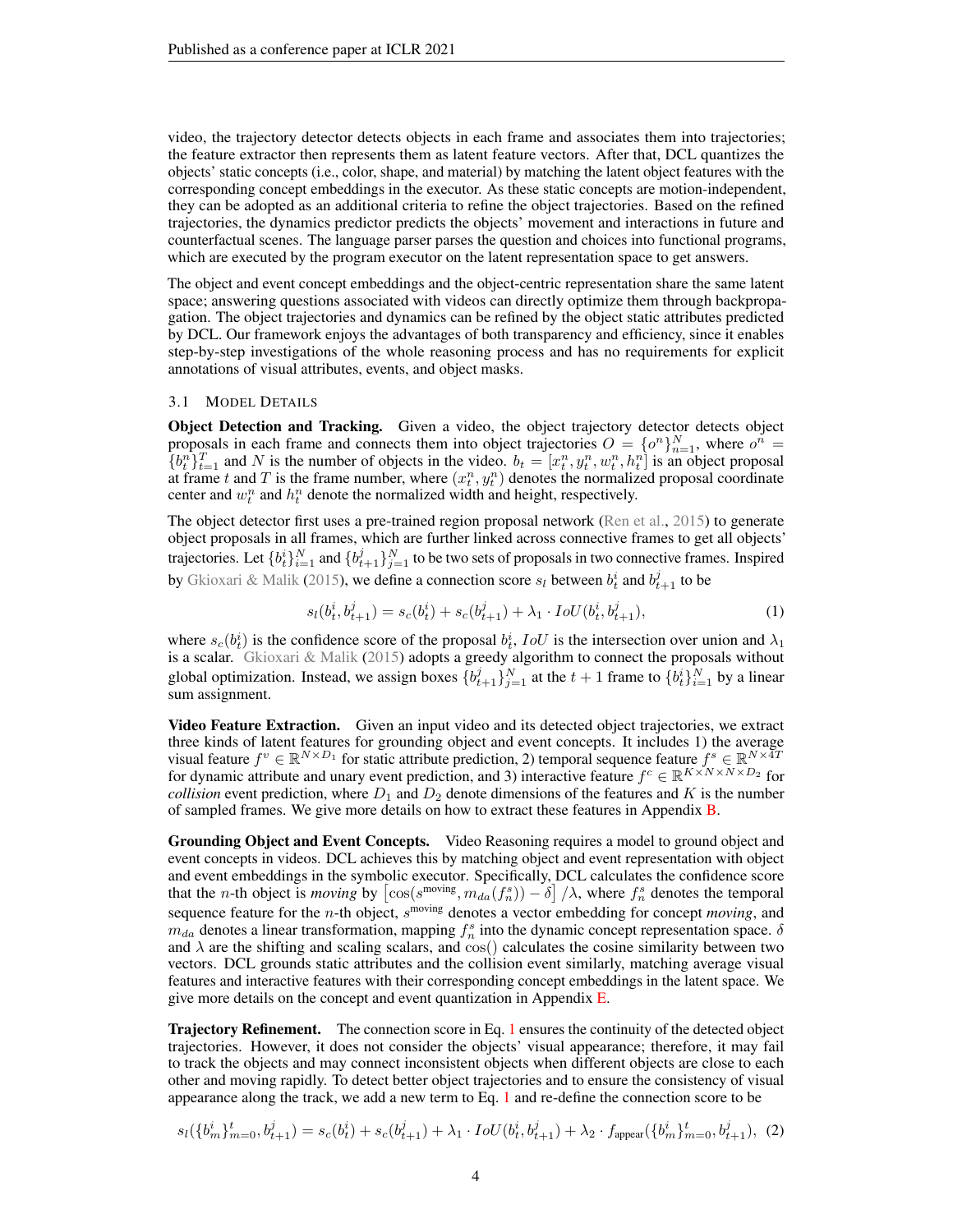<span id="page-4-0"></span>where  $f_{\text{appear}}(\{b_m^i\}_{m=0}^t, b_{t+1}^j)$  measures the attribute similarity between the newly added proposal  $b_{t+1}^j$  and all proposals  $(\{b_m^i\}_{m=0}^t$  in previous frames. We define  $f_{\text{appear}}$  as

$$
f_{\text{appear}}(\{b_m^i\}_{m=0}^t, b_{t+1}^j) = \frac{1}{3 \times t} \sum_{attr} \sum_{m=0}^t f_{\text{attr}}(b_m^i, b_{t+1}^j), \tag{3}
$$

where attr  $\in \{\text{color, material, shape}\}\$ .  $f_{\text{attr}}(b_m, b_{t+1})$  equals to 1 when  $b_m^i$  and  $b_{t+1}^j$  have the same attribute, and 0 otherwise. In Eq. [2,](#page-3-1)  $f_{\text{appear}}$  ensures that the detected trajectories have consistent visual appearance and helps to distinguish the correct object when different objects are close to each other in the same frame. These additional static attributes, including color, material, and shape, are extracted without explicit annotation during training. Specifically, we quantize the attributes by choosing the concept whose concept embedding has the best cosine similarity with the object feature. We iteratively connect proposals at the  $t + 1$  frame to proposals at the t frame and get a set of object trajectories  $O = \{o^n\}_{n=1}^N$ , where  $o^n = \{b^n_i\}_{i=1}^T$ .

Dynamic Prediction. Given an input video and the refined trajectories of objects, we predict the locations and RGB patches of the objects in future or counterfactual scenes with a Propagation Network [\(Li et al.,](#page-10-2) [2019b\)](#page-10-2). We then generate the predicted scenes by pasting RGB patches into the predicted locations. The generated scenes are fed to the feature extractor to extract the corresponding features. Such a design enables the question answer pairs associated with the predicted scenes to optimize the concept embeddings and requires no explicit labels for collision prediction, leading to better optimization. This is different from [Yi et al.](#page-11-2) [\(2020\)](#page-11-2), which requires dense collision event labels to train a collision classifier.

To predict the locations and RGB patches, the dynamic predictor maintains a directed graph  $\langle V, D \rangle =$  $\langle \{v_n\}_{n=1}^N, \{d_{n_1,n_2}\}_{n_1=1,n_2=1}^{N,N} \rangle$ . The *n*-th vertex  $v_n$  is represented by a concatenation of tuple  $\langle b_t^n, p_t^n \rangle$  over a small time window w, where  $b_t^n = [x_t^n, y_t^n, w_t^n, h_t^n]$  is the *n*-th object's normalized coordinates and  $p_t^n$  is a cropped RGB patch centering at  $(x_t^n, y_t^n)$ . The edge  $d_{n_1,n_2}$  denotes the relation between the  $n_1$ -th and  $n_2$ -th objects and is represented by the concatenation of the normalized coordinate difference  $b_t^{n_1} - b_t^{n_2}$ . The dynamic predictor performs multi-step message passing to simulate instantaneous propagation effects.

During inference, the dynamics predictor predicts the locations and patches at frame  $k + 1$  using the features of the last w observed frames in the original video. We get the predictions at frame  $k + 2$ by autoregressively feeding the predicted results at frame  $k + 1$  as the input to the predictor. To get the counterfactual scenes where the  $n$ -th object is removed, we remove the  $n$ -th vertex and its associated edges from the input to predict counterfactual dynamics. Iteratively, we get the predicted normalized coordinates  $\{\hat{b}_{k'}^n\}_{n=1,k'=1}^{N,K'}$  and RGB patches  $\{\hat{p}_{k'}^n\}_{n=1,k'=1}^{N,K}$  at all predicted  $K'$  frames. We give more details on the dynamic predictor at Appendix [C.](#page-12-1)

Language Program Parsing. The language program parser aims to translate the questions and choices into executable symbolic programs. Each executable program consists of a series of operations like selecting objects with certain properties, filtering events happening at a specific moment, finding the causes of an event, and eventually enabling transparent and step-by-step visual reasoning. Moreover, these operations are compositional and can be combined to represent questions with various compositionality and complexity. We adopt a seq2seq model [\(Bahdanau et al.,](#page-9-17) [2015\)](#page-9-17) with an attention mechanism to translate word sequences into a set of symbolic programs and treat questions and choices, separately. We give detailed implementation of the program parser in Appendix [D.](#page-13-1)

Symbolic Execution. Given a parsed program, the symbolic executor explicitly runs it on the latent features extracted from the observed and predicted scenes to answer the question. The executor consists of a series of functional modules to realize the operators in symbolic programs. The last operator's output is the answer to the question. Similar to [Mao et al.](#page-10-5) [\(2019\)](#page-10-5), we represent all object states, events, and results of all operators in a probabilistic manner during training. This makes the whole execution process differential w.r.t. the latent representations from the observed and predicted scenes. It enables the optimization of the feature extractor and concept embeddings in the symbolic executor. We provide the implementation of all the operators in Appendix [E.](#page-13-0)

#### 3.2 TRAINING AND INFERENCE

Training. We follow a multi-step training paradigm to optimize the model: 1) We first extract object trajectories with the scoring function in Eq. [1](#page-3-0) and optimize the video feature extractor and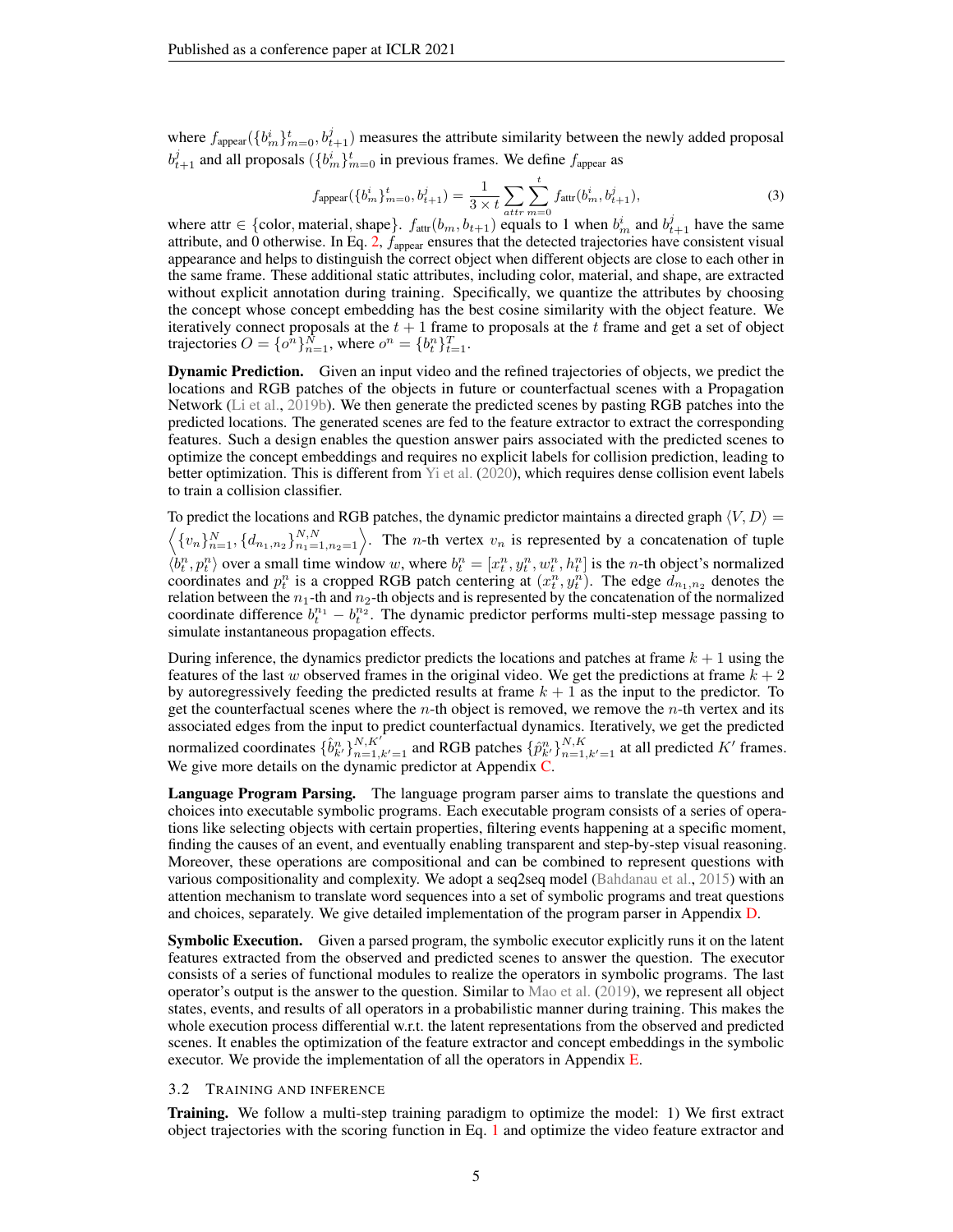<span id="page-5-1"></span><span id="page-5-0"></span>

| Methods                                                  | Extra Labels,  |                | Descriptive                          | Explanatory                          |                                      | Predictive                           |                                       | Counterfactual                       |                                                          |
|----------------------------------------------------------|----------------|----------------|--------------------------------------|--------------------------------------|--------------------------------------|--------------------------------------|---------------------------------------|--------------------------------------|----------------------------------------------------------|
|                                                          |                | Attr. Prog.    |                                      |                                      |                                      |                                      |                                       |                                      | per opt. per ques. per opt. per ques. per opt. per ques. |
| $CNN+MLP$<br>CNN+LSTM<br>Memory<br><b>HCRN</b><br>MAC(V) | N <sub>0</sub> | N <sub>0</sub> | 48.4<br>51.8<br>54.7<br>55.7<br>85.6 | 54.9<br>62.0<br>53.7<br>63.3<br>59.5 | 18.3<br>17.5<br>13.9<br>21.0<br>12.5 | 50.5<br>57.9<br>50.0<br>54.1<br>51.0 | 13.2<br>31.6<br>33.1.<br>21.0<br>16.5 | 55.2<br>61.2<br>54.2<br>57.1<br>54.6 | 9.0<br>14.7<br>7.0<br>11.5<br>13.7                       |
| TVQA+<br>$MAC(V+)$                                       | Yes            | N <sub>0</sub> | 72.0<br>86.4                         | 63.3<br>70.5                         | 23.7<br>22.3                         | 70.3<br>59.7                         | 48.9<br>42.9                          | 53.9<br>63.5                         | 4.1<br>25.1                                              |
| E P(V)<br>$TbD-net(V)$<br>DCL (Ours)                     | No.            | Yes            | 52.8<br>79.5<br>90.7                 | 52.6<br>61.6<br>89.6                 | 14.5<br>3.8<br>82.8                  | 50.0<br>50.3<br>90.5                 | 9.7<br>6.5<br>82.0                    | 53.4<br>56.1<br>80.4                 | 3.8<br>4.4<br>46.5                                       |
| NS-DR<br>$NS-DR(NE)$<br>DCL-Oracle (Ours)                | Yes            | Yes            | 88.1<br>85.8<br>91.4                 | 87.6<br>85.9<br>89.8                 | 79.6<br>74.3<br>82.0                 | 82.9<br>75.4<br>90.6                 | 68.7<br>54.1<br>82.1                  | 74.1<br>76.1<br>80.7                 | 42.4<br>42.0<br>46.9                                     |

Table 1: Question-answering accuracy on CLEVRER. The first and the second parts of the table show the models without and with visual attribute and event labels during training, respectively. Best performance is highlighted in boldface. DCL and DCL-Oracle denote our models trained without and with labels of visual attributes and events, respectively.

concept embeddings in the symbolic executor with only descriptive and explanatory questions; 2) We quantize the static attributes for all objects with the feature extractor and the concept embeddings learned in Step 1) and refine object trajectories with the scoring function Eq. [2;](#page-3-1) 3) Based on the refined trajectories, we train the dynamic predictor and predict dynamics for future and counterfactual scenes; 4) We train the full DCL with all the question answer pairs and get the final model. The program executor is fully differentiable w.r.t. the feature extractor and concept embeddings. We use cross-entropy loss to supervise open-ended questions and use mean square error loss to supervise counting questions. We provide specific loss functions for each module in Appendix [H.](#page-15-0)

Inference. During inference, given an input video and a question, we first detect the object trajectories and predict their motions and interactions in future and counterfactual scenes. We then extract object and event features for both the observed and predicted scenes with the feature extractor. We parse the questions and choices into executable symbolic programs. We finally execute the programs on the latent feature space and get the answer to the question.

# 4 EXPERIMENTS

To show the proposed DCL's advantages, we conduct extensive experiments on the video reasoning benchmark CLEVRER. Existing other video datasets either ask questions about the complex visual context [\(Tapaswi et al.,](#page-10-16) [2016;](#page-10-16) [Lei et al.,](#page-10-0) [2018\)](#page-10-0) or study dynamics and reasoning without question answering [\(Girdhar & Ramanan,](#page-9-9) [2020;](#page-9-9) [Baradel et al.,](#page-9-10) [2020\)](#page-9-10). Thus, they are unsuitable for evaluating video causal reasoning and learning object and event concepts through question answering. We first show its strong performance on video causal reasoning. Then, we show DCL's ability on concept learning, predicting object visual attributes and events happening in videos. We show DCL's generalization capacity to new applications, including CLEVRER-Grounding and CLEVRER-Retrieval. We finally extend DCL to a real block tower video dataset [\(Lerer et al.,](#page-10-12) [2016\)](#page-10-12).

## 4.1 IMPLEMENTATION DETAILS

Following the experimental setting in [Yi et al.](#page-11-2) [\(2020\)](#page-11-2), we train the language program parser with 1000 programs for all question types. We train all our models without attribute and event labels. Our models for video question answering are trained on the training set, tuned on the validation set, and evaluated in the test set. To show DCL's generalization capacity, we build CLEVRER-Grounding and CLEVRER-Retrieval datasets from the original CLEVRER videos and their associated video annotations. We provide more implementation details in Appendix [A.](#page-12-2)

## 4.2 COMPARISONS ON TEMPORAL AND CAUSAL REASONING

We compare our DCL with previous methods on CLEVRER, including **Memory** [\(Fan et al.,](#page-9-0) [2019\)](#page-9-0), IEP [\(Johnson et al.,](#page-10-1) [2017b\)](#page-10-1), TbD-net [\(Mascharka et al.,](#page-10-17) [2018\)](#page-10-17), TVQA+ [\(Lei et al.,](#page-10-0) [2018\)](#page-10-0), NS-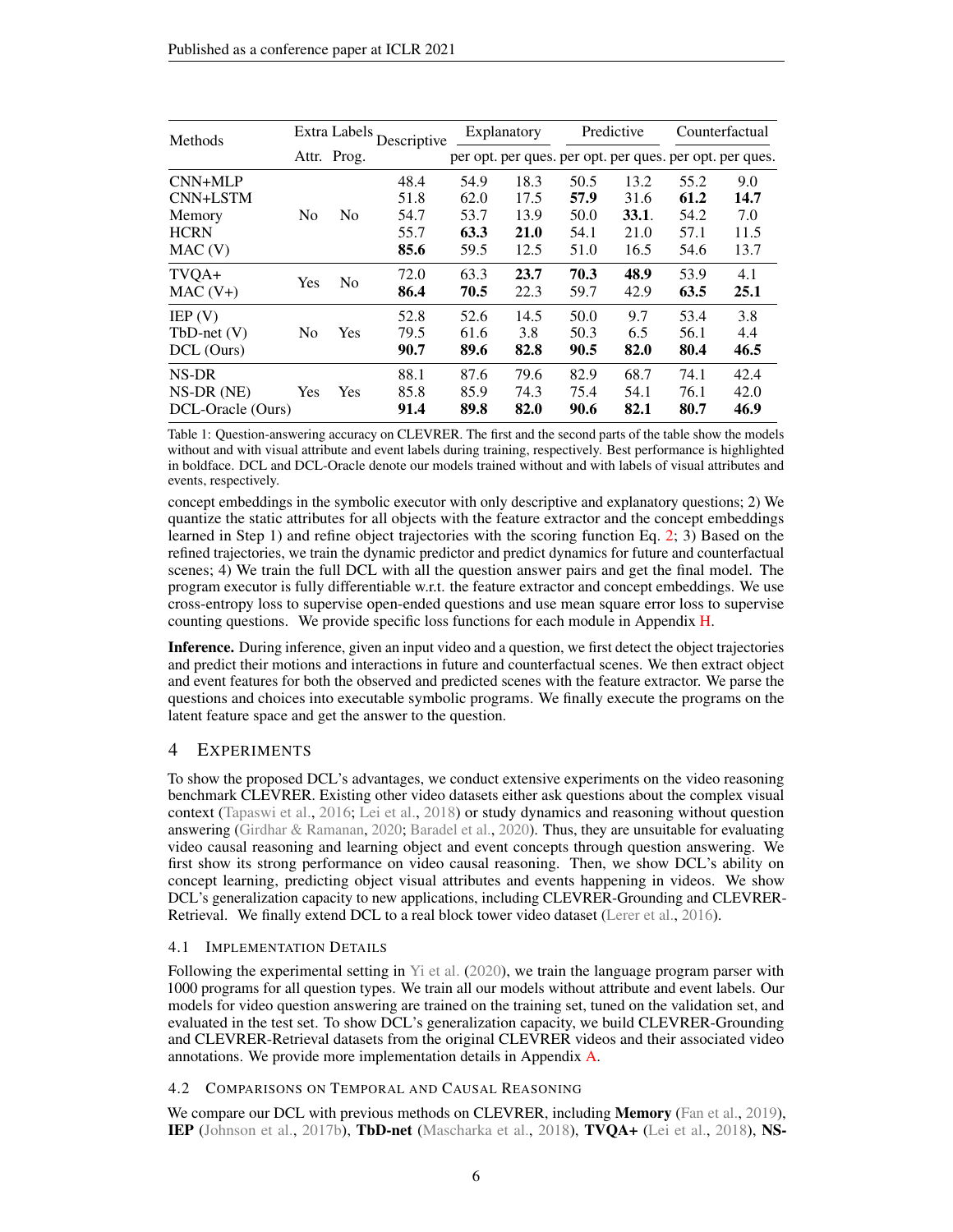<span id="page-6-1"></span><span id="page-6-0"></span>

| <b>Methods</b> | <b>Static Attributes</b> |      |      | <b>Dynamic Attributes</b> | Events                                                  |           |  |      |
|----------------|--------------------------|------|------|---------------------------|---------------------------------------------------------|-----------|--|------|
|                |                          |      |      |                           | Color Shape Material Moving Stationary In Out Collision |           |  |      |
| <b>DCL</b>     | 99.7                     | 99.2 | 99.6 | 89.7                      | 93.3                                                    | 99.2 98.9 |  | 96.9 |

**DR** [\(Yi et al.,](#page-11-2) [2020\)](#page-11-2), **MAC (V)** [\(Hudson & Manning,](#page-9-5) [2018\)](#page-9-5) and its attribute-aware variant, **MAC**  $(V+)$ . We refer interested readers to CLEVRER [\(Yi et al.,](#page-11-2) [2020\)](#page-11-2) for more details. Additionally, we also include a recent state-of-the-art VQA model HCRN [\(Le et al.,](#page-10-18) [2020\)](#page-10-18) for performance comparison, which adopts a conditional relation network for representation and reasoning over videos. To provide more extensive analysis, we introduce DCL-Oracle by adding object attribute and collision supervisions into DCL's training. We summarize their requirement for visual labels and language programs in the second and third columns of Table [1.](#page-5-0)

According to the results in Table [1,](#page-5-0) we have the following observations. Although HCRN achieves state-of-the-art performance on human-centric action datasets [\(Jang et al.,](#page-10-19) [2017;](#page-10-19) [Xu et al.,](#page-11-0) [2017;](#page-11-0) [2016\)](#page-11-8), it only performs slightly better than **Memory** and much worse than NS-DR on CLEVRER. We believe the reason is that HCRN mainly focuses on motion modeling across frames while CLEVRER requires models to perform dynamic visual reasoning on videos and analyze its temporal and causal structures. NS-DR performs best among all the baseline models, showing the power of combining symbolic representation with dynamics modeling. Our model achieves the state-of-the-art question answering performance on all kinds of questions even without visual attributes and event labels from simulations during training, showing its effectiveness and label-efficiency. Compared with NS-DR, our model achieves more significant gains on predictive and counterfactual questions than that on the descriptive questions. This shows DCL's effectiveness in modeling for temporal and causal reasoning. Unlike NS-DR, which directly predicts collision event labels with its dynamic model, DCL quantizes concepts and executes symbolic programs in an end-to-end training manner, leading to better predictions for dynamic concepts. DCL-Oracle shows the upper-bound performance of the proposed model to ground physical object and event concepts through question answering.

#### 4.3 EVALUATION OF OBJECT AND EVENT CONCEPT GROUNDING IN VIDEOS

Previous methods like MAC (V) and TbD-net (V) did not learn explicit concepts during training, and NS-DR required intrinsic attribute and event labels as input. Instead, DCL can directly quantize video concepts, including static visual attributes (i.e. *color*, *shape*, and *material*), dynamic attributes (i.e. *moving* and *stationary*) and events (i.e. *in*, *out*, and *collision*). Specifically, DCL quantizes the concepts by mapping the latent object features into the concept space by linear transformation and calculating their cosine similarities with the concept embeddings in the neural-symbolic executor.

We predict the static attributes of each object by averaging the visual object features at each sampled frame. We regard an object to be *moving* if it moves at any frame, and otherwise *stationary*. We consider there is a *collision* happening between a pair of objects if they collide at any frame of the video. We get the ground-truth labels from the provided video annotation and report the accuracy in table [2](#page-6-0) on the validation set.

We observe that DCL can learn to recognize different kinds of concepts without explicit concept labels during training. This shows DCL's effectiveness to learn object and event concepts through natural question answering. We also find that DCL recognizes static attributes and events better than dynamic attributes. We further find that DCL may misclassify objects to be "stationary" if they are missing for most frames and only move slowly at specific frames. We suspect the reason is that we only learn the dynamic attributes through question answering and question answering pairs for such slow-moving objects rarely appear in the training set.

#### 4.4 GENERALIZATION

We further apply DCL to two new applications, including **CLEVRER-Grounding**, spatio-temporal localization of objects or events in a video, and **CLEVRER-Retrieval**, finding semantic-related videos for the query expressions and vice versa.

We first build datasets for video grounding and video-text retrieval by synthesizing language expressions for videos in CLEVRER. We generate the expressions by filling visual contents from the video annotations into a set of pre-defined templates. For example, given the text template, "The <static attribute> that is <dynamic attribute> <time identifier>", we can fill it and generate "*The*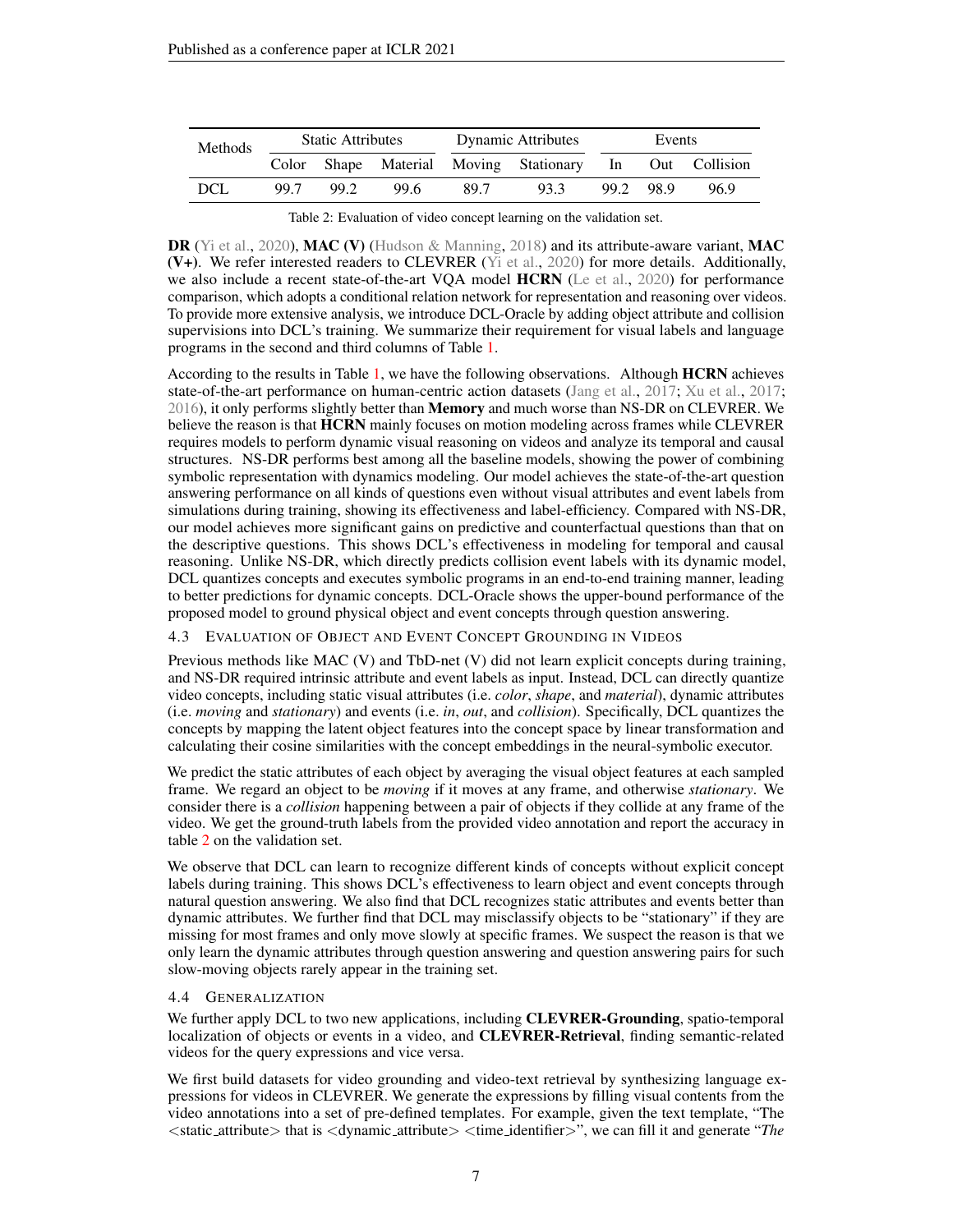<span id="page-7-2"></span><span id="page-7-0"></span>Query: *The collision that happens after the blue sphere exits the scene.*

Query: *A video that contains a gray metal cube that enters the scene.*



Figure 3: Examples of CLEVRER-Grounding and CLEVRER-Retrieval Datasets. The target region are marked by purple boxes and stroboscopic imaging is applied for visualization purposes. In CLEVRER-Retrieval, we mark randomly-selected positive and negative gallery videos with green and red borders, respectively.

<span id="page-7-1"></span>

|                                                                |  | Methods Spatial Acc. <sup>†</sup> Spatial mIoU. <sup>†</sup> Frame Diff. |                                 |  |             |  |  |
|----------------------------------------------------------------|--|--------------------------------------------------------------------------|---------------------------------|--|-------------|--|--|
|                                                                |  |                                                                          | Obj. Col. Obj. Col. In Out Col. |  |             |  |  |
| WSSTG 34.4 10.3 34.9 15.6 21.4 50.4 37.5<br>DCL 91.9 88.3 90.0 |  |                                                                          | 79.0                            |  | 5.5 4.4 4.5 |  |  |

| Methods               |                     | Text-to-Video <sup><math>\uparrow</math></sup> |  | Video-to-Text <sup>*</sup> |      |
|-----------------------|---------------------|------------------------------------------------|--|----------------------------|------|
|                       |                     | Obj. In Out Col.                               |  |                            |      |
| WSSTG 2.2 1.3 3.4 3.3 |                     |                                                |  |                            | 7.7  |
| <b>HGR</b>            |                     |                                                |  | 16.9 17.2 18.7 22.2        | 15.5 |
| DCL.                  | 73.1 81.9 88.5 85.4 |                                                |  |                            | 78.6 |

Table 3: Evaluation of video grounding. For spatial grounding, we consider it to be accurate if the IoU between the detected trajectory and the ground-truth trajectory is greater than 0.5.

Table 4: Evaluation of CLEVRER-Retrieval. Mean average precision (mAP) is adopted as the metric.

*metal cube that is moving when the video ends.*". Fig. [3](#page-7-0) shows examples for the generated datasets, and we provide more statistics and examples in Appendix [G.](#page-15-1) We transform the grounding and retrieval expressions into executable programs by training new language parsers on the expressions of the synthetic training set. To provide more extensive comparisons, we adopt the representative video grounding/ retrieval model WSSTG [\(Chen et al.,](#page-9-18) [2019\)](#page-9-18) as a baseline. We provide more details of the baseline implementation in Appendix [A.](#page-12-2)

CLEVRER-Grounding. CLEVRER-Grounding contains object grounding and event grounding. For video object grounding, we localize each described object's whole trajectory and compute the mean intersection over union (IoU) with the ground-truth trajectory. For event grounding, including *collision*, *in* and *out*, we temporally localize the frame that the event happens at and calculate the frame difference with the ground-truth frames. For *collision* event, we also spatially localize the collided objects' the union box and compute it's IoU with the ground-truth. We don't perform spatial localization for *in* and *out* events since the target object usually appears to be too small to localize at the frame it enters or leaves the scene.

Table [3](#page-7-1) lists the results. From the table, we can find that our proposed DCL transforms to the new CLEVRER-Grounding task well and achieves high accuracy for spatial localization and low frame differences for temporal localization. On the contrary, the traditional video grounding method WSSTG performs much worse, since it mainly aligns simple visual concepts between text and images and has difficulties in modeling temporal structures and understanding the complex logic.

CLEVRER-Retrieval. For CLEVRER-Retrieval, an expression-video pair is considered as a positive pair if the video contains the objects and events described by the expression and otherwise negative. Given a video, we define its matching similarity with the query expression to be the maximal similarity between the query expression and all the object or event proposals. Additionally, we also introduce a recent state-of-the-art video-text retrieval model HGR [\(Chen et al.,](#page-9-19) [2020\)](#page-9-19) for performance comparison, which decomposes video-text matching into global-to-local levels and performs cross-modal matching with attention-based graph reasoning. We densely compare every possible expression-video pair and use mean average precision (mAP) as the retrieval metric.

We report the retrieval mAP in Table [4.](#page-7-1) Compared with CLEVRER-Grounding, CLEVRER-Retrieval is more challenging since it contains many more distracting objects, events and expressions. WSSTG performs worse on the retrieval setting because it does not model temporal structures and understand its logic. HGR achieves better performance than the previous baseline WSSTG since it performs hierarchical modeling for events, actions and entities. However, it performs worse than DCL since it doesn't explicitly model the temporal structures and the complex logic behind the video-text pairs in CLEVRER-Retrieval. On the other hand, DCL is much more robust since it can explicitly ground object and event concepts, analyze their relations and perform step-by-step visual reasoning.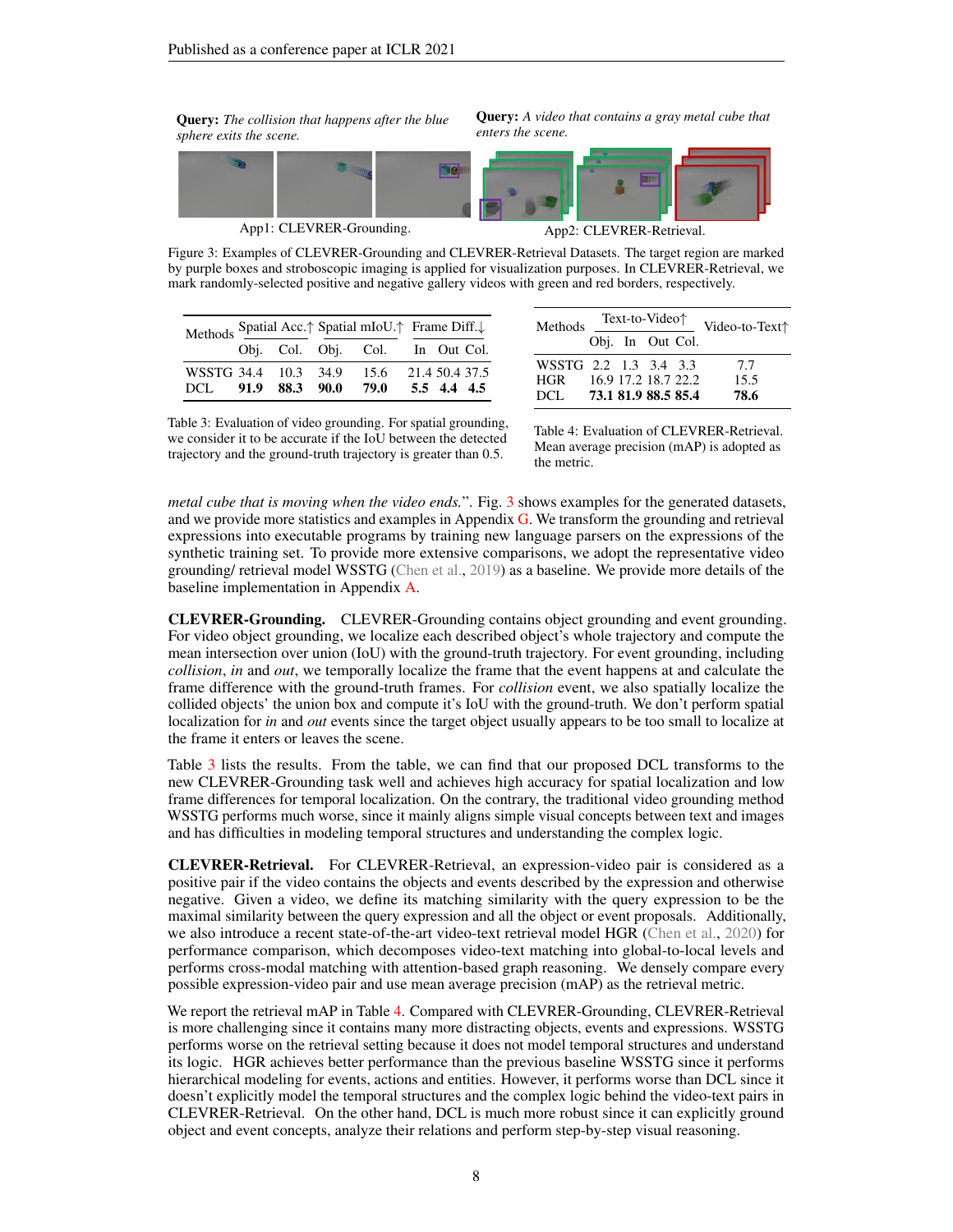<span id="page-8-2"></span><span id="page-8-1"></span>

| <b>Methods</b> | Question Type | Average |                   |      |
|----------------|---------------|---------|-------------------|------|
|                |               |         | Query Exist Count |      |
| MAC(V)         | 92.8          | 95.5    | 75.0              | 87.7 |
| DCL (ours)     | 97.0          | 95.5    | 84.1              | 92.6 |

Method Static Color Dynamic "*falling*" DCL (ours) 98.5 91.8

Table 6: Evaluation of concept learning on the block

Q1: *What is the color of the block that is at the*

Q2: *Are there any falling yellow objects?* A2: *No.*

*bottom?* A1: *Blue.*

Table 5: QA results on the block tower dataset. tower dataset. Our DCL can learn to quantize the new concept "*falling*" on real videos through QA.

<span id="page-8-0"></span>Q1: *How many objects are falling?* A1: *2.* Q2: *Are there any falling red objects?* A2: *No.* Q3: *Are there any falling blue objects?* A3: *Yes.*



Stable block tower.

Figure 4: Typical videos and question-answer pairs of the block tower dataset. Stroboscopic imaging is applied for motion visualization.

#### 4.5 EXTENSION TO REAL VIDEOS AND THE NEW CONCEPT

We further conduct experiments on a real block tower video dataset [\(Lerer et al.,](#page-10-12) [2016\)](#page-10-12) to learn the new physical concept "*falling*". The block tower dataset has 493 videos and each video contains a stable or falling block tower. Since the original dataset aims to study physical intuition and doesn't contain question-answer pairs, we manually synthesize question-answer pairs in a similar way to CLEVRER [\(Yi et al.,](#page-11-2) [2020\)](#page-11-2). We show examples of the new dataset in Fig [4.](#page-8-0) We train models on randomly-selected 393 videos and their associated question-answer pairs and evaluate their performance on the rest 100 videos.

Similar to the setting in CLEVRER, we use the average visual feature from ResNet-34 for static attribute prediction and temporal sequence feature for the prediction of the new dynamic concept "*falling*". Additionally, we train a visual reasoning baseline MAC (V) [\(Hudson & Manning,](#page-9-5) [2018\)](#page-9-5) for performance comparison. Table [5](#page-8-1) lists the results. Our model achieves better question-answering performance on the block tower dataset especially on the counting questions like "*How many objects are falling?*". We believe the reason is that counting questions require a model to estimate the states of each object. MAC (V) just simply adopts an MLP classifier to predict each answer's probability and doesn't model the object states. Differently, DCL answers the counting questions by accumulating the probabilities of each object and is more transparent and accurate. We also show the accuracy of color and "*falling*" concept prediction on the validation set in Table [6.](#page-8-1) Our DCL can naturally learn to ground the new dynamic concept "*falling*" in the real videos through question answering. This shows DCL's effectiveness and strong generalization capacity.

## 5 DISCUSSION AND FUTURE WORK

We present a unified neural symbolic framework, named Dynamic Concept Learner (DCL), to study temporal and causal reasoning in videos. DCL, learned by watching videos and reading questionanswers, is able to track objects across different frames, ground physical object and event concepts, understand the causal relationship, make future and counterfactual predictions and combine all these abilities to perform temporal and causal reasoning. DCL achieves state-of-the-art performance on the video reasoning benchmark CLEVRER. Based on the learned object and event concepts, DCL generalizes well to spatial-temporal object and event grounding and video-text retrieval. We also extend DCL to real videos to learn new physical concepts.

Our DCL suggests several future research directions. First, it still requires further exploration for dynamic models with stronger long-term dynamic prediction capability to handle some counterfactual questions. Second, it will be interesting to extend our DCL to more general videos to build a stronger model for learning both physical concepts and human-centric action concepts.

Acknowledgement This work is in part supported by ONR MURI N00014-16-1-2007, the Center for Brain, Minds, and Machines (CBMM, funded by NSF STC award CCF-1231216), the Samsung Global Research Outreach (GRO) Program, Autodesk, and IBM Research.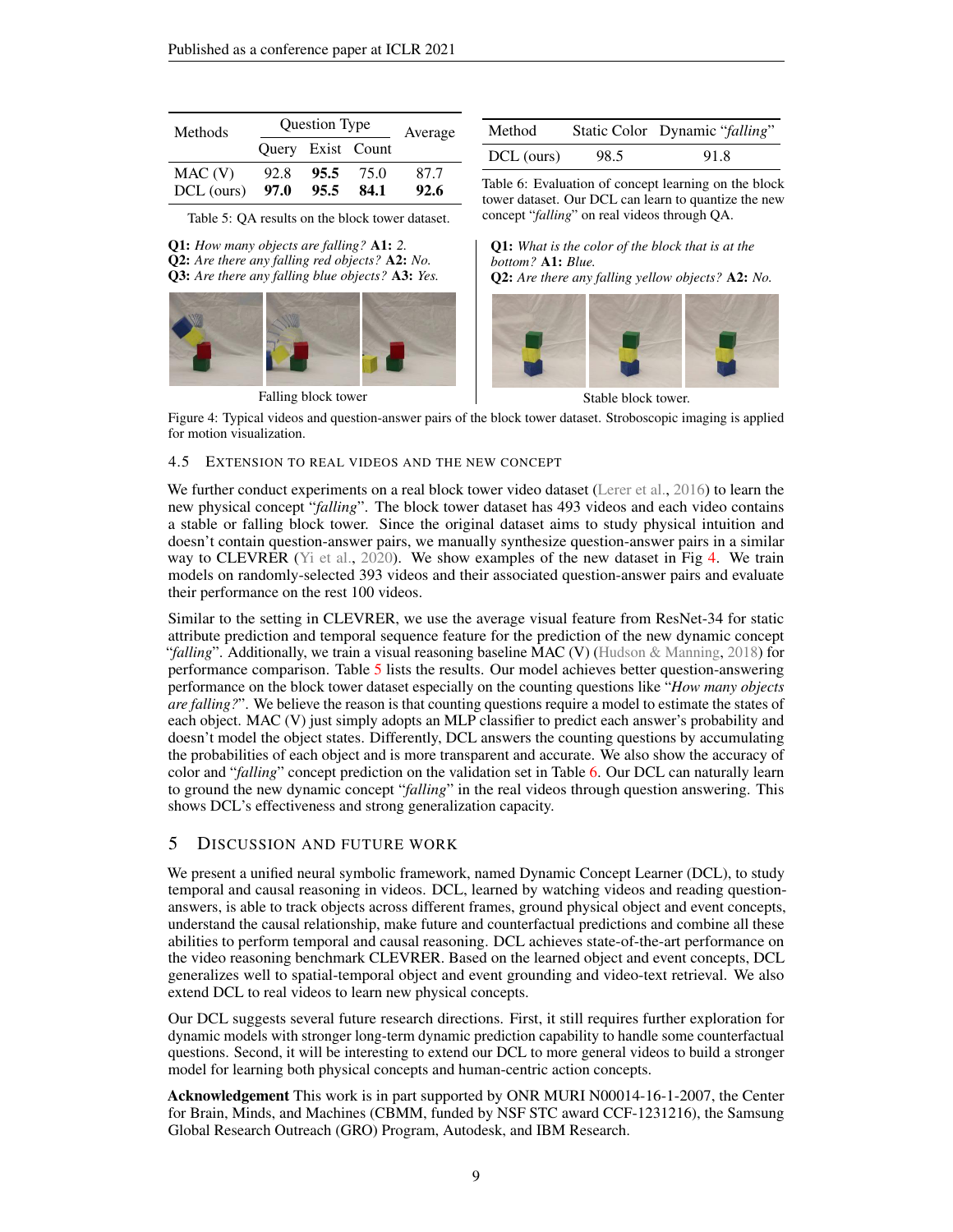### **REFERENCES**

- <span id="page-9-6"></span>Saeed Amizadeh, Hamid Palangi, Oleksandr Polozov, Yichen Huang, and Kazuhito Koishida. Neuro-symbolic visual reasoning: Disentangling" visual" from" reasoning". In *ICML*, 2020. [2](#page-1-1)
- <span id="page-9-1"></span>Jacob Andreas, Marcus Rohrbach, Trevor Darrell, and Dan Klein. Neural module networks. In *CVPR*, 2016. [1](#page-0-0)
- <span id="page-9-17"></span>Dzmitry Bahdanau, Kyunghyun Cho, and Yoshua Bengio. Neural machine translation by jointly learning to align and translate. In *ICLR*, 2015. [5,](#page-4-0) [14](#page-13-2)
- <span id="page-9-8"></span>Anton Bakhtin, Laurens van der Maaten, Justin Johnson, Laura Gustafson, and Ross Girshick. Phyre: A new benchmark for physical reasoning. In *NeurIPS*, 2019. [3](#page-2-1)
- <span id="page-9-10"></span>Fabien Baradel, Natalia Neverova, Julien Mille, Greg Mori, and Christian Wolf. Cophy: Counterfactual learning of physical dynamics. In *ICLR*, 2020. [3,](#page-2-1) [6](#page-5-1)
- <span id="page-9-12"></span>Peter W Battaglia, Jessica B Hamrick, and Joshua B Tenenbaum. Simulation as an engine of physical scene understanding. *Proceedings of the National Academy of Sciences*, 2013. [3](#page-2-1)
- <span id="page-9-22"></span>Alex Bewley, Zongyuan Ge, Lionel Ott, Fabio Ramos, and Ben Upcroft. Simple online and realtime tracking. In *ICIP*, 2016. [15,](#page-14-0) [16](#page-15-2)
- <span id="page-9-19"></span>Shizhe Chen, Yida Zhao, Qin Jin, and Qi Wu. Fine-grained video-text retrieval with hierarchical graph reasoning. In *CVPR*, 2020. [8,](#page-7-2) [13](#page-12-3)
- <span id="page-9-18"></span>Zhenfang Chen, Lin Ma, Wenhan Luo, and Kwan-Yee Kenneth Wong. Weakly-supervised spatio-temporally grounding natural sentence in video. In *ACL*, 2019. [8,](#page-7-2) [13](#page-12-3)
- <span id="page-9-0"></span>Chenyou Fan, Xiaofan Zhang, Shu Zhang, Wensheng Wang, Chi Zhang, and Heng Huang. Heterogeneous memory enhanced multimodal attention model for video question answering. In *CVPR*, 2019. [1,](#page-0-0) [3,](#page-2-1) [6](#page-5-1)
- <span id="page-9-13"></span>Chelsea Finn, Ian Goodfellow, and Sergey Levine. Unsupervised learning for physical interaction through video prediction. In *NeurIPS*, 2016. [3](#page-2-1)
- <span id="page-9-14"></span>Amy Fire and Song-Chun Zhu. Learning perceptual causality from video. *ACM Transactions on Intelligent Systems and Technology*, 2015. [3](#page-2-1)
- <span id="page-9-15"></span>Chuang Gan, Naiyan Wang, Yi Yang, Dit-Yan Yeung, and Alex G Hauptmann. Devnet: A deep event network for multimedia event detection and evidence recounting. In *CVPR*, pp. 2568–2577, 2015. [3](#page-2-1)
- <span id="page-9-3"></span>Chuang Gan, Yandong Li, Haoxiang Li, Chen Sun, and Boqing Gong. Vqs: Linking segmentations to questions and answers for supervised attention in vqa and question-focused semantic segmentation. In *ICCV*, pp. 1811–1820, 2017. [2](#page-1-1)
- <span id="page-9-11"></span>Chuang Gan, Jeremy Schwartz, Seth Alter, Martin Schrimpf, James Traer, Julian De Freitas, Jonas Kubilius, Abhishek Bhandwaldar, Nick Haber, Megumi Sano, et al. Threedworld: A platform for interactive multi-modal physical simulation. *arXiv preprint arXiv:2007.04954*, 2020. [3](#page-2-1)
- <span id="page-9-9"></span>Rohit Girdhar and Deva Ramanan. Cater: A diagnostic dataset for compositional actions and temporal reasoning. In *ICLR*, 2020. [3,](#page-2-1) [6](#page-5-1)
- <span id="page-9-16"></span>Georgia Gkioxari and Jitendra Malik. Finding action tubes. In *CVPR*, 2015. [4,](#page-3-2) [15](#page-14-0)
- <span id="page-9-21"></span>Alex Graves, Santiago Fernández, and Jürgen Schmidhuber. Bidirectional lstm networks for improved phoneme classification and recognition. In *ICANN*, 2005. [14](#page-13-2)
- <span id="page-9-20"></span>Kaiming He, Xiangyu Zhang, Shaoqing Ren, and Jian Sun. Deep residual learning for image recognition. In *CVPR*, 2016. [13](#page-12-3)
- <span id="page-9-4"></span>Ronghang Hu, Jacob Andreas, Trevor Darrell, and Kate Saenko. Explainable neural computation via stack neural module networks. In *ECCV*, 2018. [2](#page-1-1)
- <span id="page-9-7"></span>Deng Huang, Peihao Chen, Runhao Zeng, Qing Du, Mingkui Tan, and Chuang Gan. Location-aware graph convolutional networks for video question answering. In *AAAI*, volume 34, pp. 11021–11028, 2020. [3](#page-2-1)
- <span id="page-9-2"></span>Drew Hudson and Christopher D Manning. Learning by abstraction: The neural state machine. In *NeurIPS*, 2019. [1](#page-0-0)
- <span id="page-9-5"></span>Drew A Hudson and Christopher D Manning. Compositional attention networks for machine reasoning. In *ICLR*, 2018. [2,](#page-1-1) [7,](#page-6-1) [9](#page-8-2)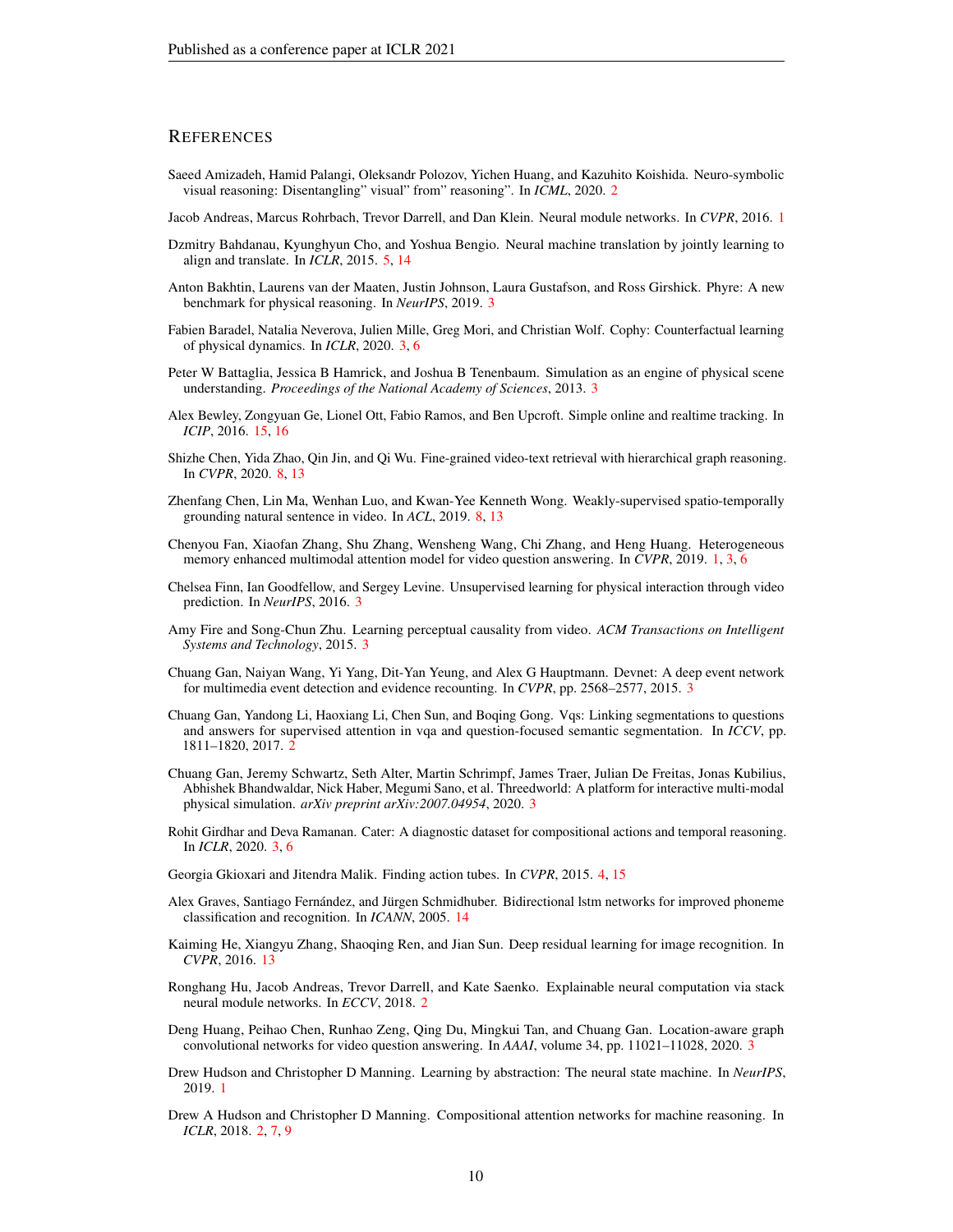- <span id="page-10-19"></span>Yunseok Jang, Yale Song, Youngjae Yu, Youngjin Kim, and Gunhee Kim. Tgif-qa: Toward spatio-temporal reasoning in visual question answering. In *CVPR*, 2017. [7](#page-6-1)
- <span id="page-10-10"></span>Jingwei Ji, Ranjay Krishna, Li Fei-Fei, and Juan Carlos Niebles. Action genome: Actions as compositions of spatio-temporal scene graphs. In *CVPR*, 2020. [3](#page-2-1)
- <span id="page-10-4"></span>Justin Johnson, Bharath Hariharan, Laurens van der Maaten, Li Fei-Fei, C Lawrence Zitnick, and Ross Girshick. Clevr: A diagnostic dataset for compositional language and elementary visual reasoning. In *CVPR*, 2017a. [2](#page-1-1)
- <span id="page-10-1"></span>Justin Johnson, Bharath Hariharan, Laurens Van Der Maaten, Judy Hoffman, Li Fei-Fei, C Lawrence Zitnick, and Ross Girshick. Inferring and executing programs for visual reasoning. In *ICCV*, 2017b. [1,](#page-0-0) [6](#page-5-1)
- <span id="page-10-21"></span>Rudolph Emil Kalman. A new approach to linear filtering and prediction problems. *J. Basic Eng., Trans. ASME, D*, 82:35–45, 1960. [15](#page-14-0)
- <span id="page-10-20"></span>Diederik P Kingma and Jimmy Ba. Adam: A method for stochastic optimization. *arXiv:1412.6980*, 2014. [13](#page-12-3)
- <span id="page-10-18"></span>Thao Minh Le, Vuong Le, Svetha Venkatesh, and Truyen Tran. Hierarchical conditional relation networks for video question answering. In *CVPR*, 2020. [7,](#page-6-1) [13](#page-12-3)
- <span id="page-10-0"></span>Jie Lei, Licheng Yu, Mohit Bansal, and Tamara L Berg. Tvqa: Localized, compositional video question answering. In *EMNLP*, 2018. [1,](#page-0-0) [3,](#page-2-1) [6](#page-5-1)
- <span id="page-10-12"></span>Adam Lerer, Sam Gross, and Rob Fergus. Learning physical intuition of block towers by example. In *ICML*, 2016. [3,](#page-2-1) [6,](#page-5-1) [9](#page-8-2)
- <span id="page-10-6"></span>Qing Li, Siyuan Huang, Yining Hong, Yixin Chen, Ying Nian Wu, and Song-Chun Zhu. Closed loop neuralsymbolic learning via integrating neural perception, grammar parsing, and symbolic reasoning. In *ICML*, 2020. [3](#page-2-1)
- <span id="page-10-7"></span>Xiangpeng Li, Jingkuan Song, Lianli Gao, Xianglong Liu, Wenbing Huang, Xiangnan He, and Chuang Gan. Beyond rnns: Positional self-attention with co-attention for video question answering. In *AAAI*, volume 33, pp. 8658–8665, 2019a. [3](#page-2-1)
- <span id="page-10-2"></span>Yunzhu Li, Jiajun Wu, Jun-Yan Zhu, Joshua B Tenenbaum, Antonio Torralba, and Russ Tedrake. Propagation networks for model-based control under partial observation. In *ICRA*, 2019b. [2,](#page-1-1) [3,](#page-2-1) [5](#page-4-0)
- <span id="page-10-5"></span>Jiayuan Mao, Chuang Gan, Pushmeet Kohli, Joshua B Tenenbaum, and Jiajun Wu. The neuro-symbolic concept learner: Interpreting scenes, words, and sentences from natural supervision. In *ICLR*, 2019. [3,](#page-2-1) [5](#page-4-0)
- <span id="page-10-17"></span>David Mascharka, Philip Tran, Ryan Soklaski, and Arjun Majumdar. Transparency by design: Closing the gap between performance and interpretability in visual reasoning. In *CVPR*, 2018. [6](#page-5-1)
- <span id="page-10-9"></span>Joanna Materzynska, Tete Xiao, Roei Herzig, Huijuan Xu, Xiaolong Wang, and Trevor Darrell. Something-else: Compositional action recognition with spatial-temporal interaction networks. In *CVPR*, 2020. [3](#page-2-1)
- <span id="page-10-13"></span>Roozbeh Mottaghi, Mohammad Rastegari, Abhinav Gupta, and Ali Farhadi. "what happens if..." learning to predict the effect of forces in images. In *ECCV*. Springer, 2016. [3](#page-2-1)
- <span id="page-10-15"></span>Shaoqing Ren, Kaiming He, Ross Girshick, and Jian Sun. Faster r-cnn: Towards real-time object detection with region proposal networks. In *NeurIPS*, 2015. [4](#page-3-2)
- <span id="page-10-11"></span>Ronan Riochet, Mario Ynocente Castro, Mathieu Bernard, Adam Lerer, Rob Fergus, Veronique Izard, ´ and Emmanuel Dupoux. Intphys: A framework and benchmark for visual intuitive physics reasoning. *arXiv:1803.07616*, 2018. [3](#page-2-1)
- <span id="page-10-14"></span>Tianjia Shao, Aron Monszpart, Youyi Zheng, Bongjin Koo, Weiwei Xu, Kun Zhou, and Niloy J Mitra. Imagining the unseen: Stability-based cuboid arrangements for scene understanding. *ACM TOG*, 2014. [3](#page-2-1)
- <span id="page-10-16"></span>Makarand Tapaswi, Yukun Zhu, Rainer Stiefelhagen, Antonio Torralba, Raquel Urtasun, and Sanja Fidler. MovieQA: Understanding Stories in Movies through Question-Answering. In *CVPR*, 2016. [6](#page-5-1)
- <span id="page-10-8"></span>Xiaolong Wang and Abhinav Gupta. Videos as space-time region graphs. In *ECCV*, 2018. [3](#page-2-1)
- <span id="page-10-22"></span>Nicolai Wojke, Alex Bewley, and Dietrich Paulus. Simple online and realtime tracking with a deep association metric. In *ICIP*, 2017. [15,](#page-14-0) [16](#page-15-2)
- <span id="page-10-3"></span>Qi Wu, Chunhua Shen, Lingqiao Liu, Anthony Dick, and Anton van den Hengel. What value do explicit high level concepts have in vision to language problems? In *CVPR*, 2016. [2](#page-1-1)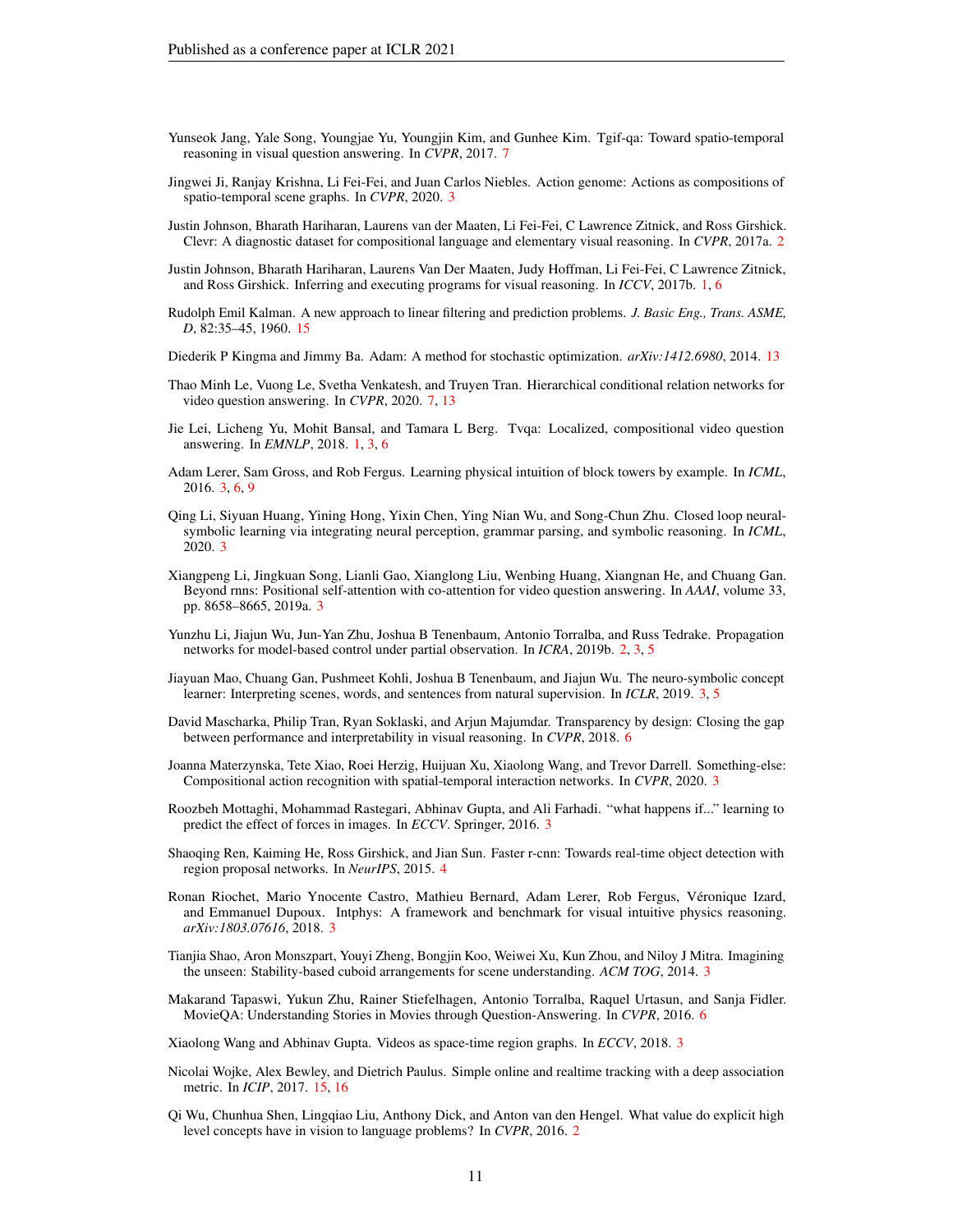- <span id="page-11-0"></span>Dejing Xu, Zhou Zhao, Jun Xiao, Fei Wu, Hanwang Zhang, Xiangnan He, and Yueting Zhuang. Video question answering via gradually refined attention over appearance and motion. In *ACM MM*, 2017. [1,](#page-0-0) [7](#page-6-1)
- <span id="page-11-8"></span>Jun Xu, Tao Mei, Ting Yao, and Yong Rui. Msr-vtt: A large video description dataset for bridging video and language. In *CVPR*, pp. 5288–5296, 2016. [7](#page-6-1)
- <span id="page-11-5"></span>Tian Ye, Xiaolong Wang, James Davidson, and Abhinav Gupta. Interpretable intuitive physics model. In *ECCV*, 2018. [3](#page-2-1)
- <span id="page-11-1"></span>Yunan Ye, Zhou Zhao, Yimeng Li, Long Chen, Jun Xiao, and Yueting Zhuang. Video question answering via attribute-augmented attention network learning. In *ICLR*, 2017. [1](#page-0-0)
- <span id="page-11-4"></span>Kexin Yi, Jiajun Wu, Chuang Gan, Antonio Torralba, Pushmeet Kohli, and Josh Tenenbaum. Neural-symbolic vqa: Disentangling reasoning from vision and language understanding. In *NeurIPS*, 2018. [3,](#page-2-1) [13](#page-12-3)
- <span id="page-11-2"></span>Kexin Yi, Chuang Gan, Yunzhu Li, Pushmeet Kohli, Jiajun Wu, Antonio Torralba, and Joshua B Tenenbaum. Clevrer: Collision events for video representation and reasoning. In *ICLR*, 2020. [1,](#page-0-0) [3,](#page-2-1) [5,](#page-4-0) [6,](#page-5-1) [7,](#page-6-1) [9,](#page-8-2) [14](#page-13-2)
- <span id="page-11-7"></span>Luowei Zhou, Chenliang Xu, and Jason J Corso. Towards automatic learning of procedures from web instructional videos. In *AAAI*, 2018. [3](#page-2-1)
- <span id="page-11-6"></span>Luowei Zhou, Yannis Kalantidis, Xinlei Chen, Jason J Corso, and Marcus Rohrbach. Grounded video description. In *CVPR*, 2019. [3](#page-2-1)
- <span id="page-11-3"></span>Yuke Zhu, Oliver Groth, Michael Bernstein, and Li Fei-Fei. Visual7w: Grounded question answering in images. In *CVPR*, 2016. [2](#page-1-1)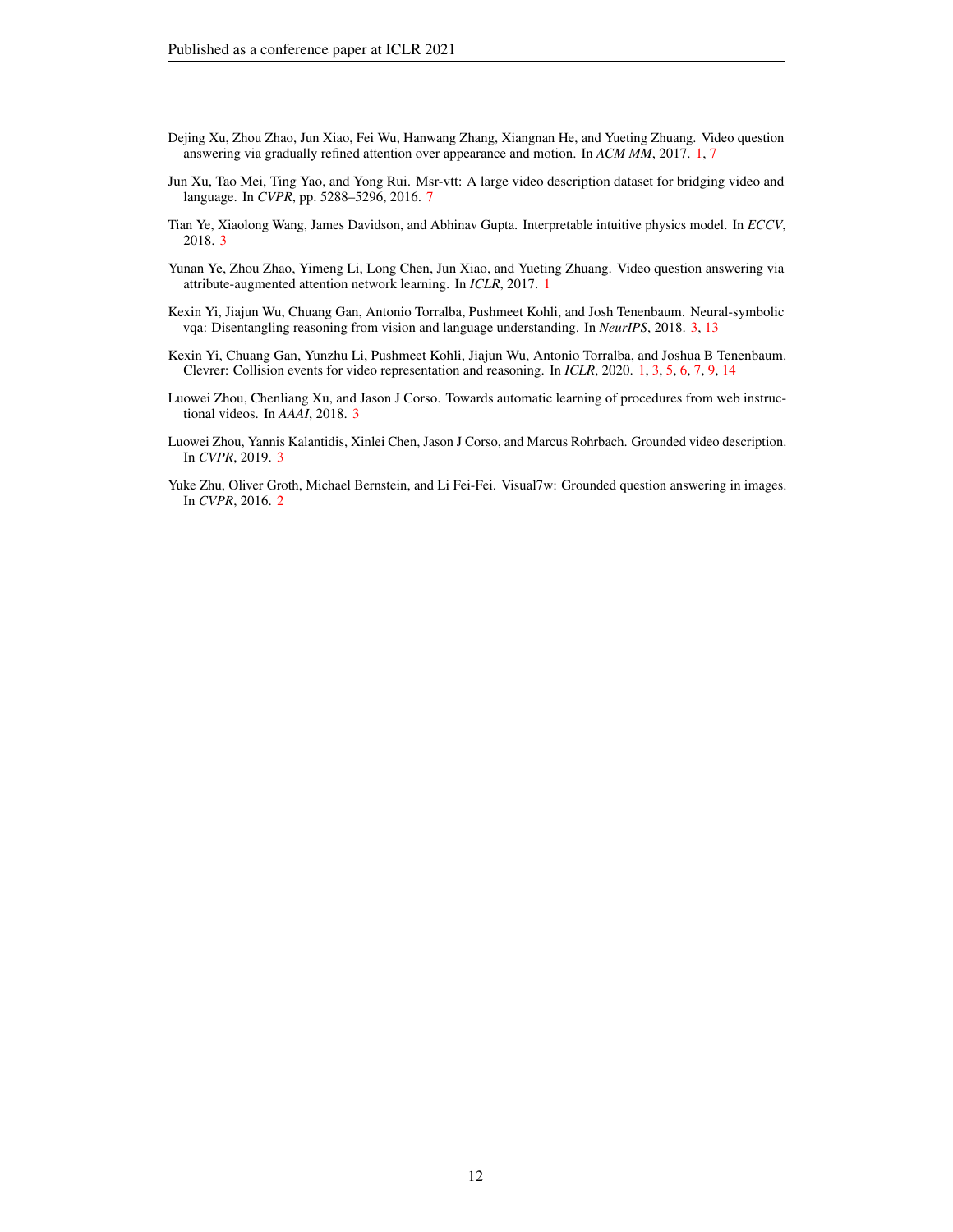# <span id="page-12-3"></span><span id="page-12-2"></span>A IMPLEMENTATION DETAILS

DCL Implementation Details. Since it's extremely computation-intensive to predict the object states and events at every frame, we evenly sample 32 frames for each video. All models are trained using Adam [\(Kingma & Ba,](#page-10-20) [2014\)](#page-10-20) for 20 epochs and the learning rate is set to  $10^{-4}$ . We adopt a two-stage training strategy for training the dynamic predictor. For the dynamic predictor, we set the time window size  $w$ , the propogation step  $L$  and dimension of hidden states to be 3, 2 and 512, respectively. Following the sample rate at the observed frames, we sample a frame for prediction every 4 frames. We first train the dynamic model with only location prediction and then train it with both location and RGB patch prediction. Experimentally, we find this training strategy provides a more stable prediction. We train the language parser with the same training strategy as [Yi et al.](#page-11-4) [\(2018\)](#page-11-4) for fair comparison.

**Baseline Implementation.** We implement the baselines HCRN [\(Le et al.,](#page-10-18) [2020\)](#page-10-18), HGR [Chen et al.](#page-9-19) [\(2020\)](#page-9-19) and WSSTG [\(Chen et al.,](#page-9-18) [2019\)](#page-9-18) carefully based on the public source code. WSSTG first generate a set of object or event candidates and match them with the query sentence. We choose the proposal candidate with the best similarity as the grounding result. For object grounding, we use the same tube trajectory candidates as we use for implementing DCL. For grounding event concepts *in* and *out*, we treat each object at each sampled frame as a potential candidate for selection. For grounding event concept *collision*, we treat the union regions of any object pairs as candidates. For CLEVRER-Retrieval, we treat the proposal candidate with the best similarity as the similarity score between the video and the query sentence. We train WSSTG with a synthetic training set generated from the videos of CLEVRER-VQA training set. A fully-supervised triplet loss is adopted to optimize the model.

# <span id="page-12-0"></span>B FEATURE EXTRACTION

We evenly sample K frames for each video and use a ResNet-34 [\(He et al.,](#page-9-20) [2016\)](#page-9-20) to extract visual features. For the *n*-th object in the video, we define its average visual feature to be  $f_n^v = \frac{1}{K} \sum_{k=1}^K f_k^n$ , where  $f_k^n$  is the concatenation of the regional feature and the global context feature at the k-th frame. We define its temporal sequence feature  $f_n^s$  to be the contenation of  $[x_t^n, y_t^n, w_t^n, h_t^n]$  at all T frames, where  $(x_t^n, y_t^n)$  denotes the normalized object coordinate centre and  $w_t^n$  and  $h_t^n$  denote the normalized width and height, respectively. For the collision feature between the  $n_1$ -th object and  $n_2$ -th objet at the k-th frame, we define it to be  $f_{n_1,n_2,k}^c = f_{n_1,n_2,k}^u || f_{n_1,n_2,k}^{loc}$ , where  $f_{n_1,n_2,k}^u$  is the ResNet feature of the union region of the  $n_1$ -th and  $n_2$ -th objects at the k-th frame and  $f_{n_1,n_2,k}^{loc}$  is a spatial embedding for correlations between bounding box trajectories. We define  $f_{n_1,n_2,k}^{loc} = \text{IoU}(s_{n_1}, s_{n_2})||(s_{n_1} - s_{n_2})||(s_{n_1} \times s_{n_2})$ , which is the concatenation of the intersection over union (IoU), difference (−) and multiplication (×) of the normalized trajectory coordinates for the  $n_1$ -th and  $n_2$ -th objects centering at the k-th frame. We padding  $f_{n_1,n_2,k}^u$  with a zero vector if either the  $n_1$ -th or the  $n_2$ -th objects doesn't appear at the k-th frame.

# <span id="page-12-1"></span>C DYNAMIC PREDICTOR

To predict the locations and RGB patches, the dynamic predictor maintains a directed graph  $\langle V, D \rangle =$  $\langle \{v_n\}_{n=1}^N, \{d_{n_1,n_2}\}_{n_1=1,n_2=1}^{N,N} \rangle$ . The *n*-th vertex  $o_n$  is represented by the concatenation of its normalized coordinates  $b_t^n = [x_t^n, y_t^n, w_t^n, h_t^n]$  and RGB patches  $p_t^n$ . The edge  $d_{n_1, n_2}$  is represented by the concatenation of the normalized coordinate difference  $b_t^{h_1} - b_t^{h_2}$ . To capture the object dynamics, we concatenate the features over a small history window. To predict the dynamics at the  $k + 1$  frame, we first encode the vertexes and edges

<span id="page-12-4"></span>
$$
e_{n,k}^o = f_O^{enc}(||_{t=k-w}^k(b_t^n||p_t^n)), \quad e_{n_1,n_2,k}^r = f_R^{enc}(||_{t=k-w}^k(b_t^{n_1} - b_t^{n_2})), \tag{4}
$$

where  $\parallel$  indicates concatenation, w is the history window size,  $f_Q^{enc}$  and  $f_R^{enc}$  are CNN-based encoders for objects and relations. w is set to 3. We then update the object influences  $\{h_{n,k}^l\}_{n=1}^N$  and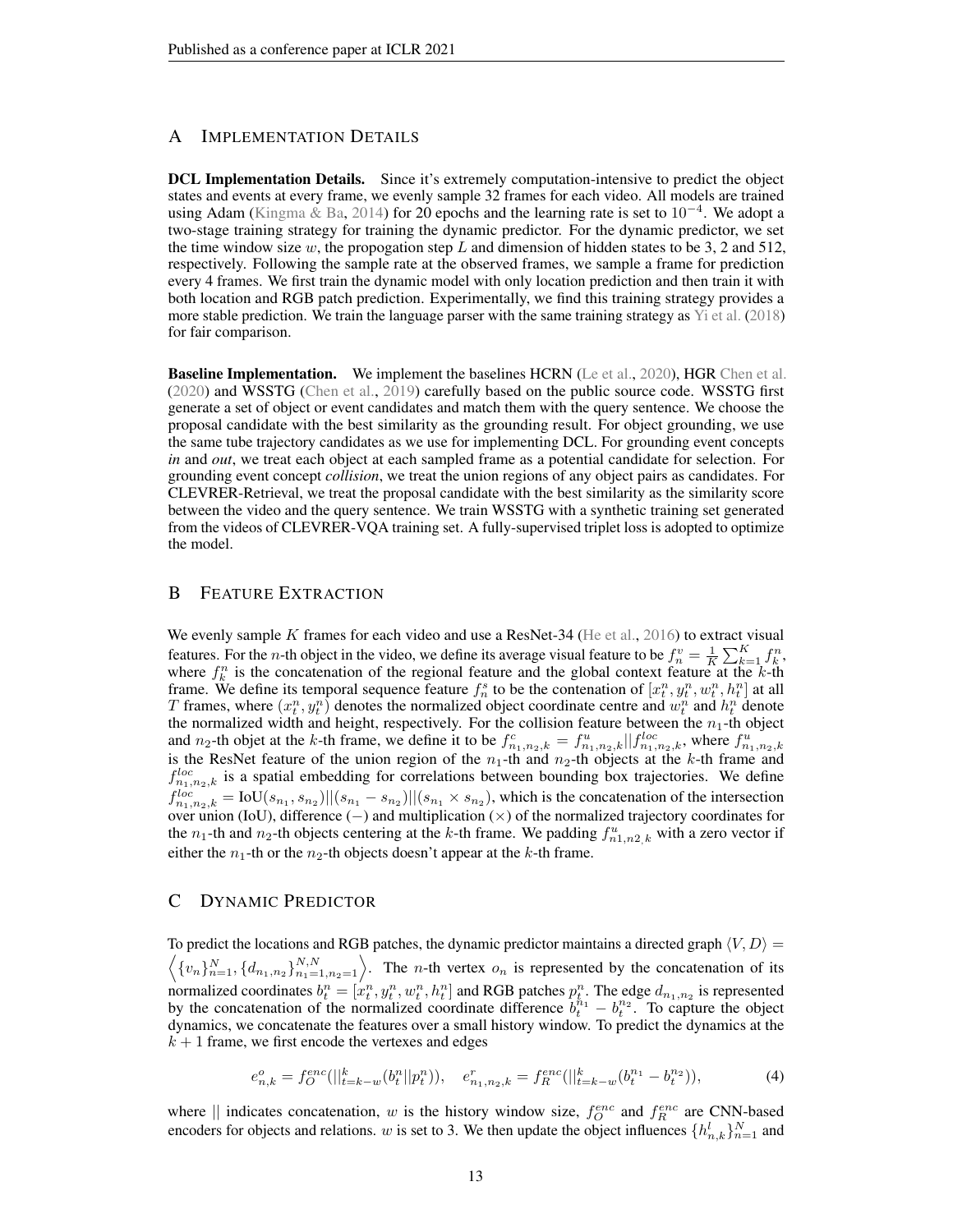<span id="page-13-2"></span>relation influences  $\{e_{n_1,n_2,k}^l\}_{n_1=1,n_2=1}^{N,N}$  through L propagation steps. Specifically, we have

$$
e_{n_1,n_2,k}^l = f_R(e_{n_1,n_2,k}^r, h_{n_1,k}^{l-1}, h_{n_2,k}^{l-1}), \quad h_{n,k}^l = f_O(e_{n,k}^o, \sum_{n_1,n_2} e_{n_1,n_2,k}^l, h_{n,k}^{l-1}),
$$
 (5)

where  $l \in [1, L]$ , denoting the *l*-th step,  $f_O$  and  $f_R$  denote the object propagator and relation propagator, respectively. We initialize  $h_{n,t}^o = 0$ . We finally predict the states of objects and relations at the  $k+1$  frame to be

$$
\hat{b}_{k+1}^n = f_{O_1}^{pred}(e_{n,k}^o, h_{n,k}^L), \quad \hat{p}_{k+1}^n = f_{O_2}^{pred}(e_{n,k}^o, h_{n,k}^L),
$$
\n(6)

where  $f_{O_1}^{pred}$  and  $f_{O_2}^{pred}$  are predictors for the normalized object coordinates and RGB patches at the next frame. We optimize this dynamic predictor by mimizing the  $\mathcal{L}_2$  distance between the predicted  $\hat{b}_{k+1}^n$ ,  $\hat{p}_{k+1}^n$  and the real future locations  $b_{k+1}^n$  and extracted patches  $p_{k+1}^n$ .

During inference, the dynamics predictor predicts the locations and patches at  $k+1$  frames by using the features of the last w observed frames in the original video. We get the predictions at the  $k+2$  frames by feeding the predicted results at the  $k+1$  frame to the encoder in Eq. [4.](#page-12-4) To get the counterfactual scenes where the *n*-th object is removed, we use the first  $w$  frames of the original video as the start point and remove the n-th vertex and its associated edges of the input to predict counterfactual dynamics. Iteratively, we get the predicted normalized coordinates  $\{\hat{b}_{k'}^n\}_{n=1,k'=1}^{N,K}$  and RGB patches  $\{\hat{p}_{k'}^n\}_{n=1,k'=1}^{N,K}$  at all predicted  $K'$  frames.

# <span id="page-13-1"></span>D PROGRAM PARSER

Following [Yi et al.](#page-11-2) [\(2020\)](#page-11-2), we use a seq2seq model [\(Bahdanau et al.,](#page-9-17) [2015\)](#page-9-17) with attention mechanism to word sequences into a set of symbolic programs and treat questions and choices, separately. The model consists of a Bi-LSTM [\(Graves et al.,](#page-9-21) [2005\)](#page-9-21) to encode the word sequences into hidden states and a decoder to attentively aggregate the important words to decode the target program. Specifically, to encode the word embeddings  $\{w_i\}_{i=1}^I$  into the hidden states, we have

$$
\overrightarrow{e}_i, \overrightarrow{h}_i = \overrightarrow{\text{LSTM}}(f_w^{enc}(w_i), \overrightarrow{h}_{i-1}), \quad \overleftarrow{e}_i, \overleftarrow{h}_i = \overleftarrow{\text{LSTM}}(f_w^{enc}(w_i), \overleftarrow{h}_{i+1}), \tag{7}
$$

where I is the number of words and  $f_w^{enc}$  is an encoder for word embeddings. To decode the encoded vectors  $\{e_i\}_{i=1}^I$  into symbolic programs  $\{p_j\}_{j=1}^J$ , we have

$$
q_j = \text{LSTM}(f_c^{dec}(p_{j-1})), \quad \alpha_{i,j} = \frac{exp(q_j^Te_i)}{\sum_i exp(q_j^Te_i)}, \quad \hat{p}_j \sim \text{softmax}(W \cdot (q_j || \sum_i \alpha_{i,j} e_i)), \tag{8}
$$

where  $e_i = \overrightarrow{e_i} || \overleftarrow{e_i}$  and J is the number of programs. The dimension of the word embedding and all the hidden states is set to 300 and 256, respectively.

## <span id="page-13-0"></span>E CLEVRER OPERATIONS AND PROGRAM EXECUTION

We list all the available data types and operations for CLEVRER VOA [\(Yi et al.,](#page-11-2) [2020\)](#page-11-2) in Table [8](#page-16-0) and Table [7.](#page-16-1) In this section, we first introduce how we represent the objects, events and moments in the video. Then, we describe how we quantize the static and dynamic concepts and perform temporal and causal reasoning. Finally, we summarize the detailed implementation of all operations in Table [9.](#page-17-0)

**Representation for Objects, Events and Time.** We consider a video with  $N$  objects and  $T$  frames and we sample K frames for collision prediction. The *objects* in Table [8](#page-16-0) can be represented by a vector objects of length N, where objects<sub>n</sub>  $\in [0,1]$  represents the probability of the n-h object being referred to. Similarly, we use a vector  $\infty$  entsing of length N to representing the probability of objects coming into the visible scene. We additionally store frame indexes  $t^{in}$  for event in, where  $t_n^{in}$  indicates the moment when the *n*-th object first appear in the visual scene. We represent event *out* in a similar way as we represent event *in*. For event *collision*, we represent it with a matrix event  $s^{col} \in \mathbb{R}^{N \times N \times K}$ , where event  $s_{n_1,n_2,k}^{col}$  represents the  $n_1$ -th and  $n_2$ -th objects collide at the k-th frame. Since CLEVRER requires temporal relations of *events*, we also maintain a time mask  $M \in \mathbb{R}^T$  to annotate valid time steps, where  $M_t = 1$  indicates the t-th is valid at the current step and  $M_t = 0$  indicating invalid. In CLEVRER, Unique also involves transformation from *objects* (object set) to *object* (a single object). We achieve by selecting the object with the largest probability. We perform in a similar way to transform *events* to *event*.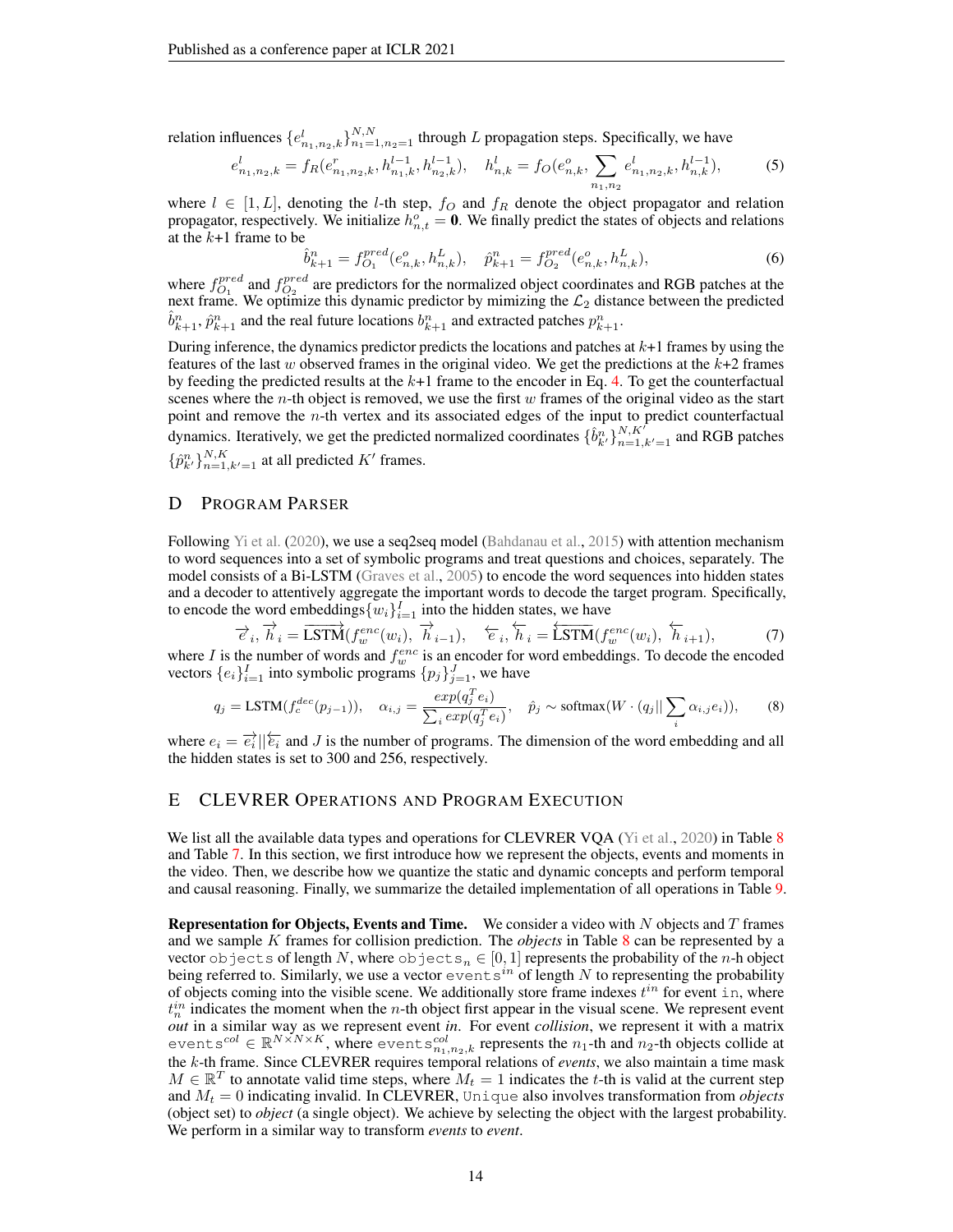<span id="page-14-0"></span>Object and Event Concept Quantization. We first introduce how DCL quantizes different concepts by showing an example how DCL quantizes the static object concept *cube*. Let  $f_n^v$  denote the latent visual feature for the *n*-th object in the video, SA denotes the set of all static attributes. The concept *cube* is represented by a semantic vector  $s^{Cube}$  and an indication vector  $i^{cube}$ .  $i^{cube}$  is of length |SA| and L-1 normalized, indicating concept *Cube* belongs to the static attribute Shape. We compute the confidence scores that an object is a *Cube* by

$$
P_n^{cube} = \sum_{sa \in SA} (i_{sa}^{Cube} \frac{\cos(s^{cube}, m^{sa}(f_n^v)) - \delta}{\lambda}), \tag{9}
$$

where  $\delta$  and  $\lambda$  denotes the shifting and scaling scalars and are set to 0.15 and 0.2, respectively.  $cos()$  calculates the cosine similarity between two vectors and  $m<sup>sa</sup>$  denotes a linear transformation, mapping object features into the concept representation space. We get a vector of length  $N$  by applying this concept filter to all objects, denoted as  $ObjFilter(cube)$ .

We perform similar quantization to temporal dynamic concepts. For event *in* and *out*, we simply replace  $f_n^v$  with temporal sequence features  $f_n^s \in \mathbb{R}^{4T}$  to get *events*<sup>in</sup>. For event *collision*, we replace  $f_n^v$  with  $f_{n_1,n_2,k}^c$  to predict the confidence that the  $n_1$ -th and the  $n_2$ -th objects collide at the k-frame and get *events* $_{n_1,n_2,k}^{out}$ . For moment-specific dynamic concepts *moving* and *stationary*, we adopt frame-specific feature  $f_{n,t*}^s \in \mathbb{R}^{4T}$  for concept prediction. We denote the filter result on all objects as  $ObjFilter(moving, t^*)$ . Specifically, we generate the sequence feature  $f_{n,t^*}^s$  at the  $t^*$ -th frame by only concatenating  $[x_t^n, y_t^n, w_t^n, h_t^n]$  from  $t^* - \tau$  to  $t^* + \tau$  frames and padding other dimensions with  $\mathbf{0}$ .

Temporal and causal Reasoning. One unique feature for CLEVRER is that it requires a model to reason over temporal and causal structures of the video to get the answer. We handle Filter before and Filter after by updating the valid time mask  $M$ . For example, to filter events happening after a target event. We first get the frame  $t^*$  that the target event happens at and update valid time mask M by setting  $M_t = 1$  if  $t > t^*$  else  $M_t = 0$ . We then ignore the *events* happening at the invalid frames and update the temporal sequence features to be  $f_n^{s'} = f_n^s \circ M_{exp}$ , where  $\circ$  denotes the component-wise multiplication and  $M_{exp} = [M; M; M; M] \in \mathbb{R}^{4T}$ .

For Filter order of *events<sup>type</sup>*, we first filter all the valid events by find events who *event<sup>type</sup>* >  $\eta$ .  $\eta$  is simply set to 0 and  $type \in \{in, out, collision\}$ . We then sort all the remain events based on  $t^{type}$  to find the target event.

For Filter ancestor of a *collision event*, we first predict valid events by finding *events*<sub>type</sub>  $> \eta$ . We then return all valid events that are in the causal graphs of the given *collision* event.

We summarize the implementation of all operations in Table [9.](#page-17-0)

# F TRAJECTORY PERFORMANCE EVALUATION.

In this section, we compare different kinds of methods for generating object trajectory proposals. Greedy+IoU denotes the method used in [\(Gkioxari & Malik,](#page-9-16) [2015\)](#page-9-16), which adopts a greedy Viterbi algorithm to generate trajectories based on IoUs of image proposals in connective frames. Greedy+IoU+Attr. denotes the method adopts the greedy algorithm to generate trajectory proposals based on the IoUs and predicted static attributes. LSM+IoU denotes the method that we use linear sum assignment to connect the image proposals based on IoUs. LSM+IoU+Attr. denotes the method we use linear sum assignment to connect image proposals based on IoUs and predicted static attributes. LSM+IoU+Attr.+KF denotes the method that we apply additional Kalman filtering [\(Kalman,](#page-10-21) [1960;](#page-10-21) [Bewley et al.,](#page-9-22) [2016;](#page-9-22) [Wojke et al.,](#page-10-22) [2017\)](#page-10-22) to LSM+IoU+Attr.. We evaluate the performance of different methods by compute the IoU between the generated trajectory proposals and the ground-truth trajectories. We consider it a "correct" trajectory proposal if the IoU between the proposal and the ground-truth is larger than a threshold. Specifically, two metrics are used evaluation,  $precision = \frac{N_{\text{correct}}}{N_p}$  and  $recall = \frac{N_{\text{correct}}}{N_{gt}}$ , where  $N_{\text{correct}}$ ,  $N_p$  and  $N_{gt}$  denotes the number of correct proposals, the number of proposals and the number of ground-truth objects, respectively.

Table [10](#page-17-1) list the performance of different thresholds. We can see that  $Greedy+IoU$  achieve bad performance when the IoU threshold is high while our method based on linear sum assignment and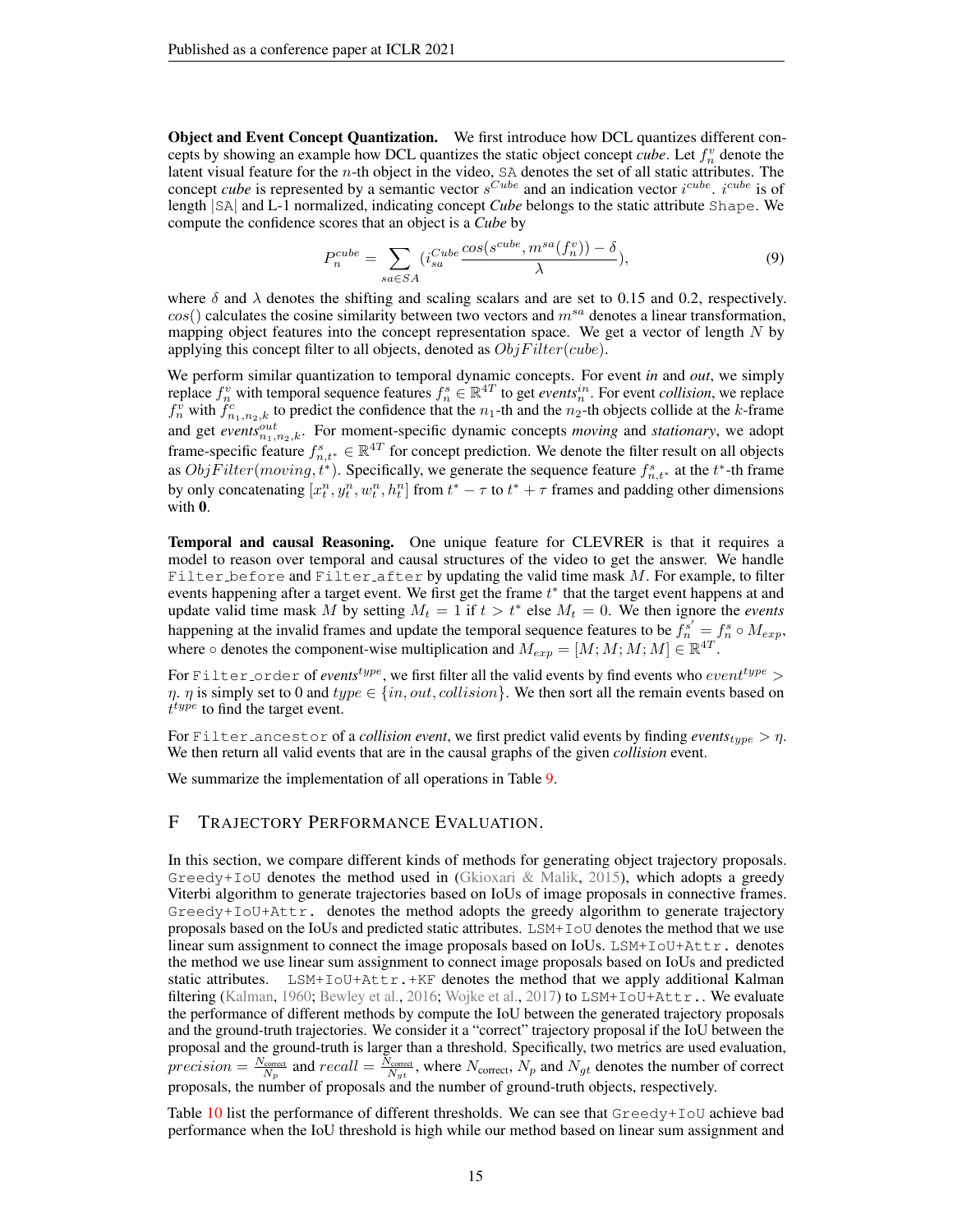<span id="page-15-2"></span>static attributes are more robust. Empirically, we find that linear sum assignment and static attributes can help distinguish close object proposals and make the correct image proposal assignments. Similar to normal object tracking algorithms [\(Bewley et al.,](#page-9-22) [2016;](#page-9-22) [Wojke et al.,](#page-10-22) [2017\)](#page-10-22), we also find that adding additional Kalman filter can further slightly improve the trajectory quality.

# <span id="page-15-1"></span>G STATISTICS FOR CLEVRER-GROUNDING AND CLEVRER-RETRIEVAL

We simply use the videos from original CLEVRER training set as the training videos for CLEVRER-Grounding and CLEVRER-Retrieval and evaluate their performance on the validation set. CLEVERER-Grounding contains 10.2 expressions for each video on average. CLEVERER-Retrieval contains 7.4 expressions for each video in the training set. We for evaluating the video retrieval task on the validation set. We evaluate the performance of CLEVRER-Grounding task on all 5,000 videos from the original CLEVRER validation set. For CLEVERER-Retrieval, We additionally generate 1,129 unique expressions from the validation set as query and treat the first 1,000 videos from CLEVRER validation set as the gallery. We provide more examples for CLEVRER-Grounding and CLEVRER-Retrieval datasets in Fig. [5,](#page-18-0) Fig. [6](#page-19-0) and Fig. [7.](#page-19-1) It can be seen from the examples that the newly proposed CLEVRER-Grounding and CLEVRER-Retrieval datasets contain delicate and compositional expressions for objects and physical events. It can evaluate models' ability to perform compositional temporal and causal reasoning.

# <span id="page-15-0"></span>H TRAINING OBJECTIVES

In this section, we provide the explicit training objectives for each module. We optimize the feature extractor and the concept embeddings in the executors by question answering. We treat each option of a multiple-choice question as an independent boolean question during training and we use different loss functions for different question types. Specifically, we use cross-entropy loss to supervise open-ended questions and use mean square error loss to supervise counting questions. Formally, for open-ended questions, we have

$$
\mathcal{L}_{QA, open} = -\sum_{c=1}^{C} \mathbb{1}\{y_a = c\} \log(p_c),\tag{10}
$$

where C is the size of the pre-defined answer set,  $p_c$  is the probability for the c-th answer and  $y_a$  is the ground-truth answer label. For counting questions, we have

$$
\mathcal{L}_{QA, count} = (y_a - z)^2,\tag{11}
$$

where z is the predicted number and  $y_a$  is the ground-truth number label.

We train the program parser with program labels using cross-entropy loss,

$$
\mathcal{L}_{program} = -\sum_{j=1}^{J} \mathbb{1}\{y_p = j\} \log(p_j),\tag{12}
$$

where J is the size of the pre-defined program set,  $p_j$  is the probability for the j-th program and  $y_p$  is the ground-truth program label.

We optimize the dynamic predictor with mean square error loss. Mathematically, we have

$$
\mathcal{L}_{dynamic} = \sum_{n=1}^{N} \|b^n - \hat{b}^n\|_2^2 + \sum_{n=1}^{N} \sum_{i_1=1}^{N_p} \sum_{i_2=1}^{N_p} \|p_{i_1, i_2}^n - \hat{p}_{i_1, i_2}^n\|_2^2, \tag{13}
$$

where  $b^n$  is the object coordinates for the *n*-th object,  $p_{i_1,i_2}^n$  is the pixel value of the *n*-th object's cropped patch at  $(i_1, i_2)$ , and  $N_p$  is the cropped size.  $\hat{b}^n$  and  $\hat{p}_{i_1, i_2}^n$  are the dynamic predictor's predictions for  $b^n$  and  $p_{i_1,i_2}^n$ .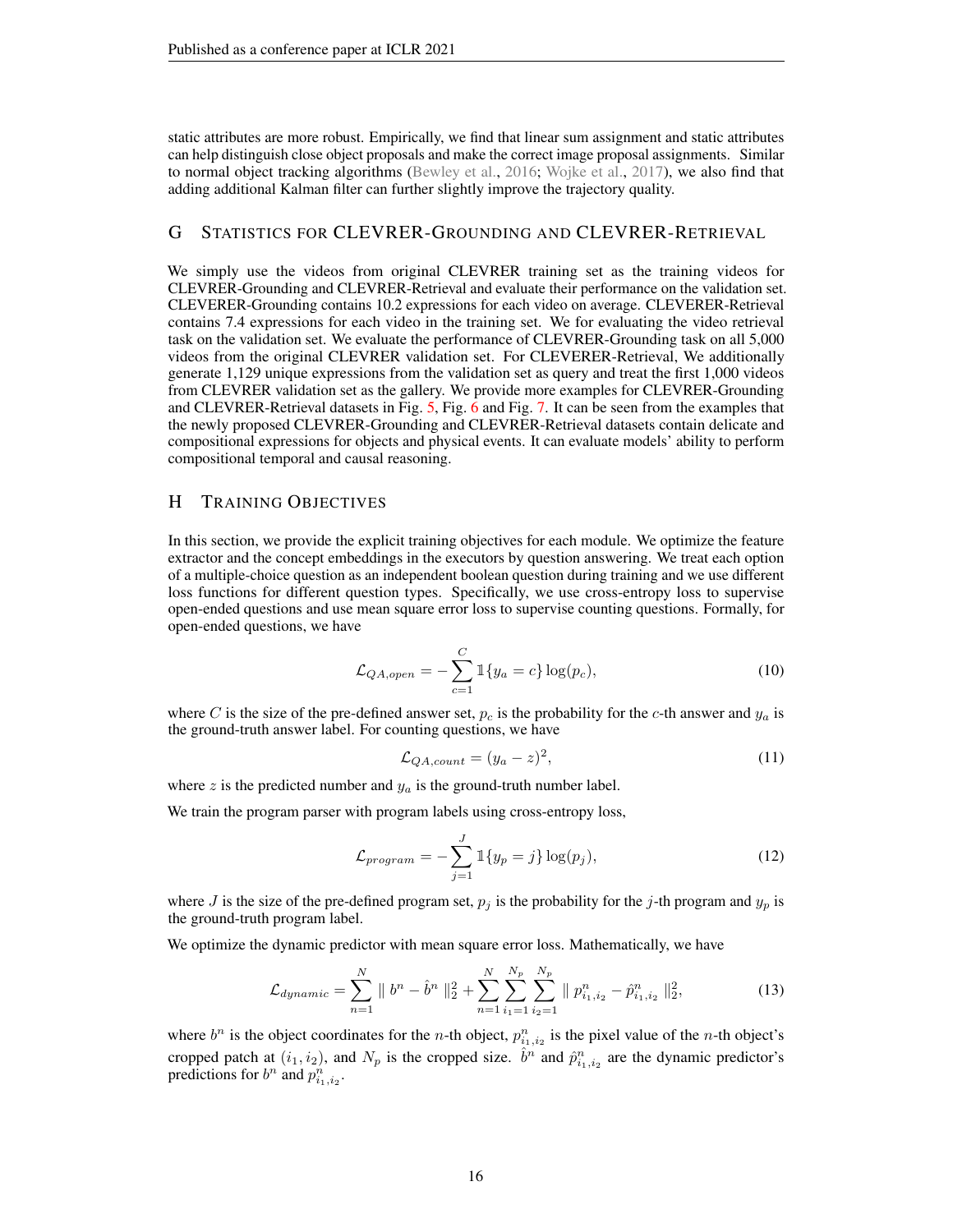<span id="page-16-1"></span>

| Type              | Operation                                                                                                                                | Signature                                                  |
|-------------------|------------------------------------------------------------------------------------------------------------------------------------------|------------------------------------------------------------|
|                   | Objects<br>Returns all objects in the video                                                                                              | $() \rightarrow objects$                                   |
|                   | Events<br>Returns all events happening in the video                                                                                      | $() \rightarrow events$                                    |
| Input             | UnseenEvents<br>Modules Returns all future events happening in the video                                                                 | $() \rightarrow events$                                    |
|                   | Start<br>Returns the special "start" event                                                                                               | $() \rightarrow event$                                     |
|                   | end<br>Returns the special "end" event                                                                                                   | $() \rightarrow event$                                     |
| Object            | Filter_static_concept<br>Select objects from the input list with the input static concept                                                | $(objects, concept) \rightarrow objects$                   |
| Filter<br>Modules | Filter_dynamic_concept<br>Selects objects in the input frame with the dynamic concept                                                    | $(objects, concept, frame) \rightarrow objects$            |
|                   | Filter_in<br>Select incoming events of the input objects                                                                                 | $(events, objects) \rightarrow events$                     |
|                   | Filter_out<br>Select existing events of the input objects                                                                                | $(events, objects) \rightarrow events$                     |
|                   | Filter_collision<br>Select all collisions that involve an of the input objects                                                           | $(events, objects) \rightarrow events$                     |
|                   | Get_col_partner<br>Return the collision partner of the input object                                                                      | $(event, object) \rightarrow object$                       |
| Event<br>Filter   | Filter_before                                                                                                                            | $(events, events) \rightarrow events$                      |
| Modules           | Select all events before the target event<br>Filter_after<br>Select all events after the target event                                    | $(events, events) \rightarrow events$                      |
|                   | Filter_order<br>Select the event at the specific time order                                                                              | $(events, order) \rightarrow event$                        |
|                   | Filter_ancestor<br>Select all ancestors of the input event in the causal graph                                                           | $(event, events) \rightarrow events$                       |
|                   | Get_frame<br>Return the frame of the input event in the video                                                                            | $(event) \rightarrow frame$                                |
|                   | Query_Attribute                                                                                                                          | $(object) \rightarrow concept$                             |
|                   | Returns the query attribute of the input object<br>Count                                                                                 | $(objects) \rightarrow int$                                |
| Output            | Returns the number of the input objects/ events<br>Exist                                                                                 | $(events) \rightarrow int$<br>$(objects) \rightarrow bool$ |
|                   | Modules Returns "yes" if the input objects is not empty<br>Belong_to<br>Returns "yes" if the input event belongs to the input event sets | $(event, events) \rightarrow bool$                         |
|                   | Negate<br>Returns the negation of the input boolean                                                                                      | $(bool) \rightarrow bool$                                  |
|                   | Unique                                                                                                                                   | $(events) \rightarrow event$                               |
|                   | Return the only event /object in the input list                                                                                          | $(objects) \rightarrow object$                             |

Table 7: Operations available on CLEVRER dataset.

<span id="page-16-0"></span>

| Type             | <b>Semantics</b>                                                        |
|------------------|-------------------------------------------------------------------------|
| object           | A single object in the video.                                           |
| objects          | A set of objects in the video.                                          |
| event            | A single event in the video.                                            |
| events           | A set of events in the video.                                           |
| order            | The chronological order of an event, e.g. "First", "Second" and "Last". |
| static concept   | Object-level static concepts like "Red", "Sphere" and "Mental".         |
| dynamic concept  | Object-level dynamic concepts like "Moving" and "Stationary".           |
| <i>attribute</i> | Static attributes including "Color", "Shape" and "Material".            |
| frame            | The frame number of an event.                                           |
| int              | A single integer like "0" and "1".                                      |
| bool             | A single boolean value, "True" or "False".                              |

Table 8: The data type system of CLEVRER-VQA.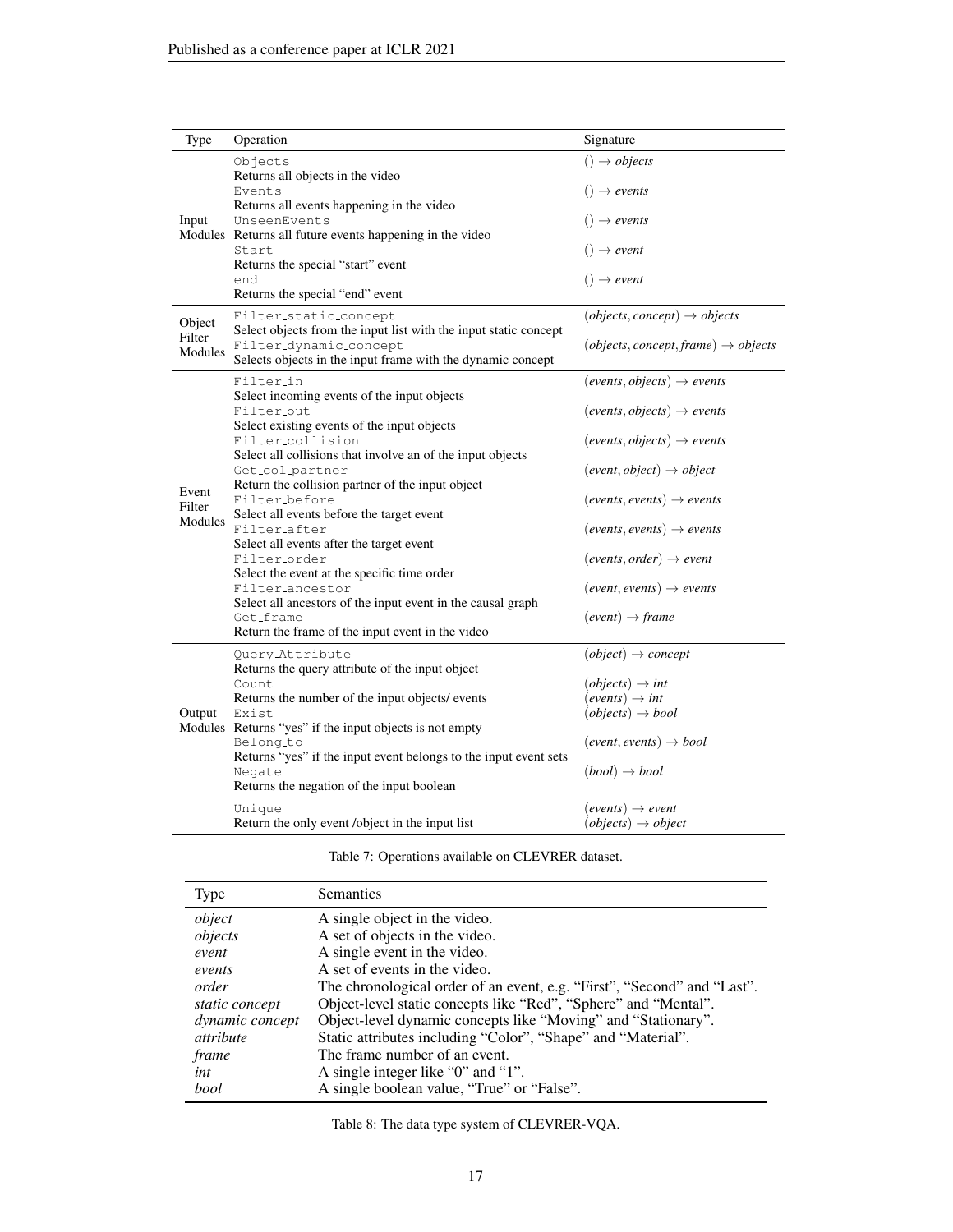<span id="page-17-0"></span>

| Type              | <b>Operation/Signature</b>                                                                                                                                                                            | Implementation                                                                                                                                                 |
|-------------------|-------------------------------------------------------------------------------------------------------------------------------------------------------------------------------------------------------|----------------------------------------------------------------------------------------------------------------------------------------------------------------|
| Input<br>Modules  | Objects<br>$() \rightarrow objects$<br>Events<br>$() \rightarrow events$<br>UnseenEvents<br>$() \rightarrow events$<br>Start<br>$() \rightarrow M$                                                    | $objects = 1$<br>events <sup>type</sup> for type $\in \{in, out, col.\}$<br>events <sup>col'</sup> and events <sup>out'</sup><br>$M_t=1$ if $t<5$ else $M_t=0$ |
|                   | end<br>$() \rightarrow M$                                                                                                                                                                             | $M_t = 1$ if $t > (T - 5)$ else $M_t = 0$                                                                                                                      |
| Object            | Filter_static_concept<br>(objs: <i>objects</i> , sa: <i>concept</i> ) $\rightarrow$ <i>objects</i>                                                                                                    | $\min(objs,ObjFilter(sa))$                                                                                                                                     |
| Filter<br>Modules | Filter_dynamic_concept<br>(objs: <i>objects</i> , da: <i>concept</i> , t: <i>frame</i> ) $\rightarrow$ <i>objects</i>                                                                                 | $\min(objects, ObjFilter(da,t))$                                                                                                                               |
|                   | Filter_in                                                                                                                                                                                             | $\min(objs, events^{in})$                                                                                                                                      |
|                   | (events <sup>in</sup> : events, objs: <i>objects</i> ) $\rightarrow$ events<br>Filter_out<br>(events <sup>out</sup> : events, objs: objects) $\rightarrow$ events                                     | $\min(objs, events^{out})$                                                                                                                                     |
|                   | Filter_collision                                                                                                                                                                                      | $\min(objs^{exp}, events^{col.})$                                                                                                                              |
| Event             | (events <sup>col</sup> : events, objs: objects) $\rightarrow$ events<br>Get_col_partner<br>(events <sup>col</sup> : events, $obj_n : object) \rightarrow objects$                                     | $\max_{k \in [1, K]}(\text{events}_{n,k}^{col})$                                                                                                               |
| Filter            | Filter_before                                                                                                                                                                                         | events <sup>in</sup> = -1 if $t_n^{in} > t^{event1}$                                                                                                           |
| Modules           | $(eventsnin: events, event1: event)$<br>Filter_after<br>$(eventsnin: events, event1: event) \rightarrow events$                                                                                       | events <sup>in</sup> = -1 if $t_n^{in} < t^{event1}$                                                                                                           |
|                   | Filter_order                                                                                                                                                                                          | $events^{in}_n > 0$ if order <sup>in</sup> = or                                                                                                                |
|                   | $(events_n^{in}: events, or: order) \rightarrow event$<br>Filter_ancestor<br>(event1: event, events1: events) $\rightarrow$ events<br>Get_frame<br>(event1: <i>event</i> ) $\rightarrow$ <i>frame</i> | $\{\text{event1}_n > 0 \text{ and events1}_n\}$<br>in the causal graph of event1}<br>$t^{event1}$                                                              |
|                   | Query_Attribute                                                                                                                                                                                       | $\overline{P^{op} = \frac{ObjFilter(op) \cdot i_a^{op}}{\sum_{s \sim l} ObjFilter(op') \cdot i_a^{op'}}}$                                                      |
|                   | (obj: <i>object</i> , a: <i>attribute</i> ) $\rightarrow$ <i>concept</i><br>Count<br>(objs: <i>objects</i> ) $\rightarrow$ <i>int</i>                                                                 | $\sum_n(\text{objs}_n > 0)$                                                                                                                                    |
|                   | Exist<br>(objs: <i>objects</i> ) $\rightarrow$ <i>bool</i>                                                                                                                                            | $(\sum_{n}^{}(\text{objs}_{n} > 0)) > 0$                                                                                                                       |
| Output<br>Modules | Belong_to<br>(event1: event, events1: events) $\rightarrow$ bool                                                                                                                                      | True if event $1 \in$ events l else False<br>False if bl else True                                                                                             |
|                   | Negate<br>$(bl: bool) \rightarrow bool$                                                                                                                                                               |                                                                                                                                                                |

Table 9: Neural operations in DCL. *events<sup>col'</sup>* denotes the *collision* events happening at the unseen future frames.<br>  $obj s^{exp} \in \mathbb{R}^{N \times N \times K}$  and  $obj s^{exp}_{n_1, n_2, k} = \max(obj s_{n_1}, obj s_{n_2})$ . *events*<sup>col</sup><sub>n</sub>, denotes all the c the  $n$ -th object get involved at the  $k$ -th frame.

<span id="page-17-1"></span>

|                    |       | 0.5    |       | 0.6    |      | 0.7          |       | 0.8    |       | 0.9    |
|--------------------|-------|--------|-------|--------|------|--------------|-------|--------|-------|--------|
|                    | prec. | recall | prec. | recall |      | prec. recall | prec. | recall | prec. | recall |
| Greedy+IoU         | 87.2  | 88.3   | 71.4  | 72.3   | 57.3 | 58.0         | 46.9  | 47.5   | 39.6  | 40.0   |
| Greedy+IoU+Attr.   | 97.0  | 97.4   | 95.1  | 95.5   | 93.1 | 93.5         | 89.9  | 90.3   | 83.6  | 83.9   |
| $LSM+IoU$          | 97.6  | 98.8   | 96.9  | 98.1   | 96.0 | 97.2         | 93.8  | 95.0   | 88.5  | 89.6   |
| $LSM+IoU+Attr.$    | 99.1  | 98.4   | 98.6  | 97.9   | 97.9 | 97.2         | 96.2  | 95.5   | 91.5  | 90.8   |
| $LSM+IoU+Attr.+KF$ | 99.1  | 98.4   | 98.6  | 97.9   | 98.0 | 97.3         | 96.2  | 95.6   | 91.6  | 90.9   |

Table 10: The evaluation of different methods for object trajectory generation.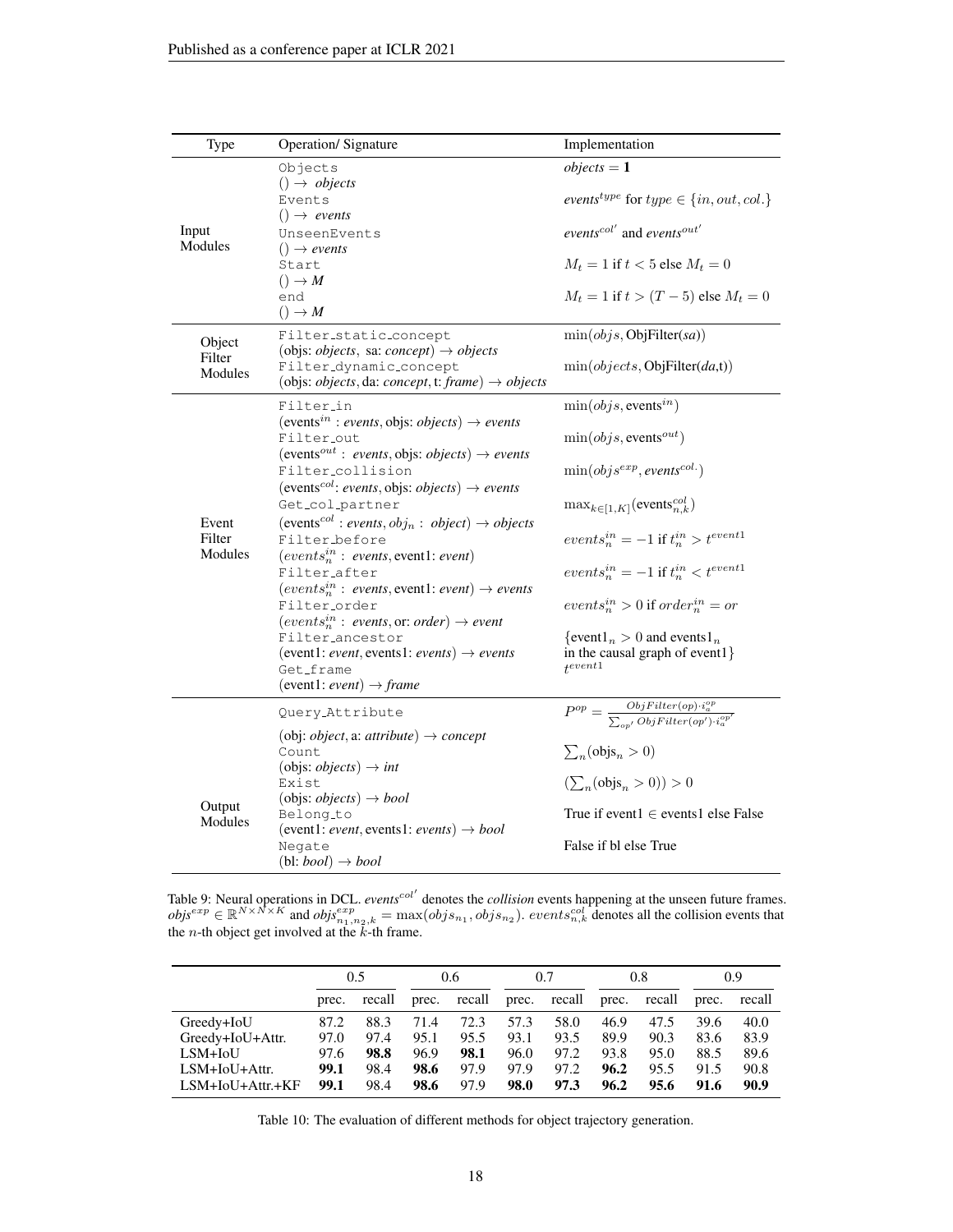<span id="page-18-0"></span>Query: *The collision that happens before the gray object enters the scene.*



Query: *The green object enters the scene before the rubber sphere enters the scene*



Query: *The cube exits the scene after the sphere enters the scene*



Query: *The metal cylinder that is stationary when the sphere enters the scene*



Figure 5: Typical examples of CLEVRER-Grounding datasets. The target regions are bounded with purple boxes.